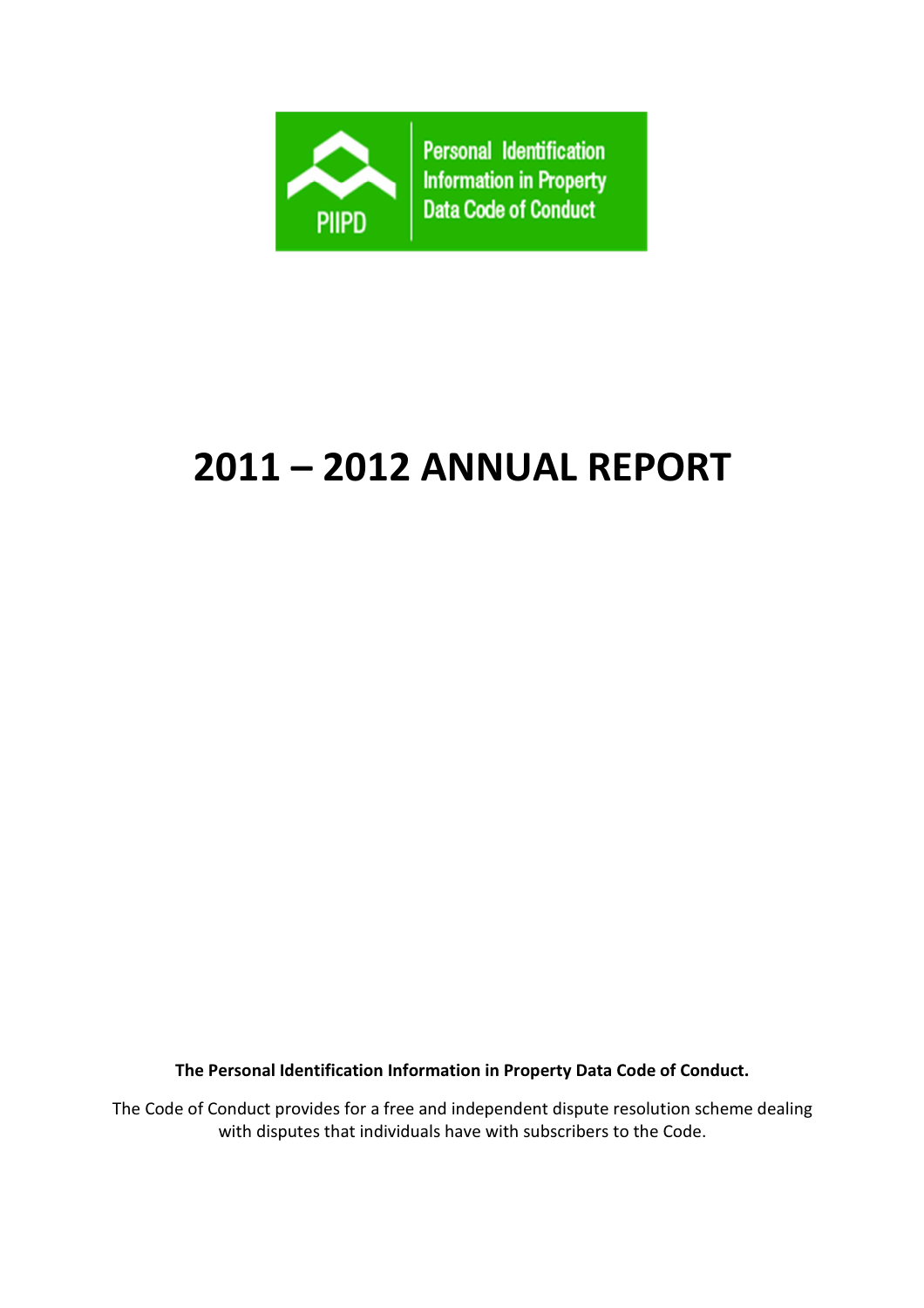### **Contents**

| <b>Message from the Chair</b>                                   | 3  |
|-----------------------------------------------------------------|----|
| <b>Administration and the Committee</b>                         | 4  |
| <b>Industry, Government and the Code of Conduct</b>             | 6  |
| <b>Accessibility</b>                                            | 7  |
| <b>Suppression Requests</b>                                     | 8  |
| <b>Industry Report</b>                                          | 9  |
| The Association President's Report                              | 10 |
| <b>Users of the Scheme</b>                                      | 11 |
| <b>Report from Consumer Representative</b>                      | 13 |
| <b>Complaints and Disputes</b>                                  | 14 |
| <b>Overview of the Dispute Resolution process</b>               | 15 |
| Use and Collection of Information                               | 16 |
| <b>Complaints and Disputes Received in the Reporting Period</b> | 17 |
| The Committee's Jurisdiction                                    | 19 |
| <b>Serious and Systemic Breaches of the Code</b>                | 21 |
| <b>Case Studies</b>                                             | 23 |
| <b>Financial Statements</b>                                     | 25 |
| Appendix A - Definition of Terms                                | 26 |
| Appendix B - List of Participating Subscribers to the Code      | 29 |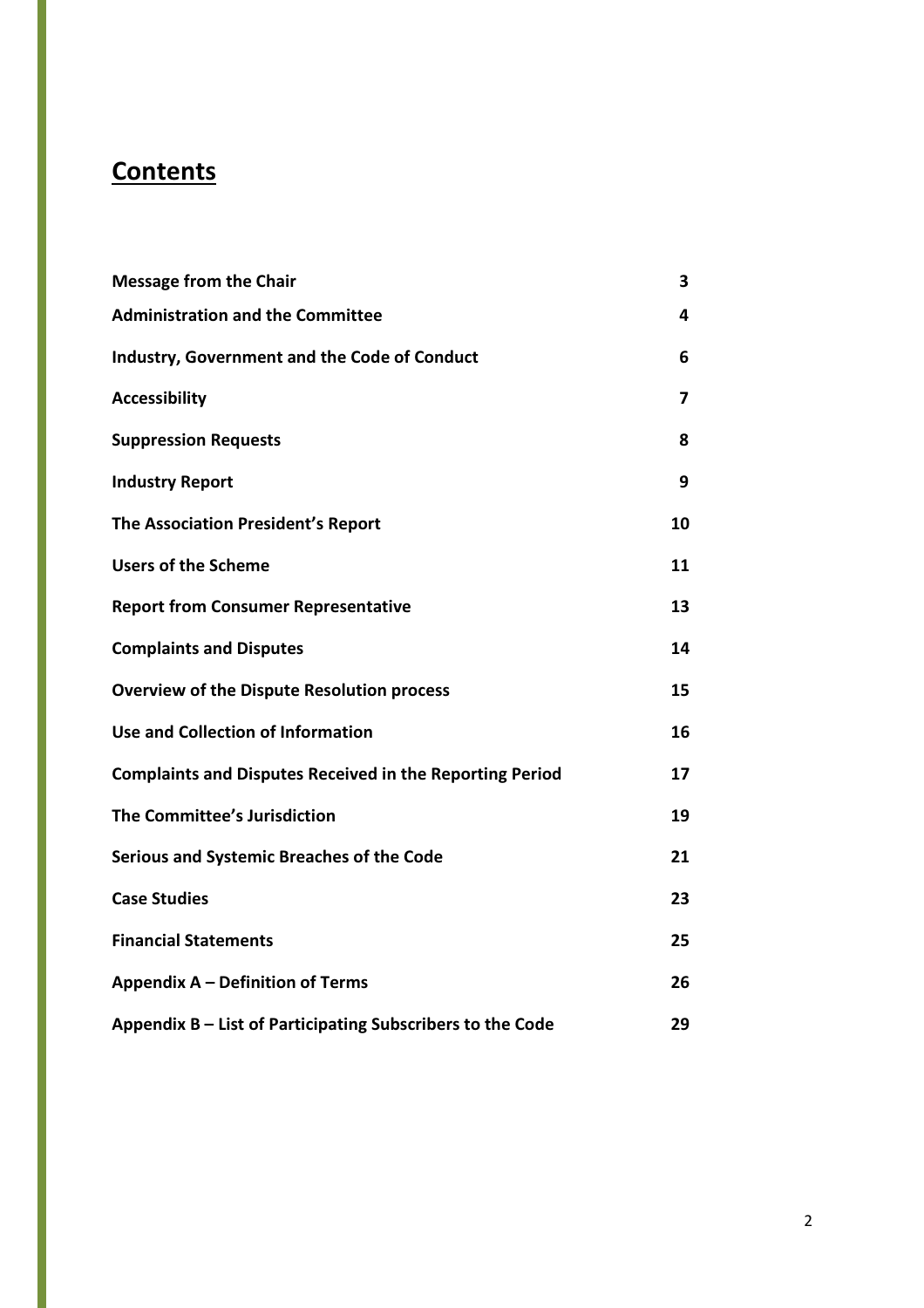### MESSSAGE FROM THE CHAIR

The Personal Identification Information in Property Data Code of Conduct commenced on October 1, 2009 and this is the third Annual Report of the Code Oversight Committee.

The Code aims to help meet community and industry needs and expectations about the access to, and use of, personal identification information contained in the QVAS electronic database maintained by the Queensland Department of Natural Resources and Mines (DNRM). In particular, an objective of the Code of Conduct is to prevent the use of the names and service addresses in the QVAS data for unsolicited direct marketing.

2011/12 was a significant year in many ways. In accordance with the requirements of the Code of Conduct an independent review of the operation and effectiveness of the Code was commissioned and was underway at the time of this Report's preparation. During the year the Code Oversight Committee finalised a complicated dispute, which resulted in one real estate agency being listed on the Register of Excluded Parties, with the consequential loss of access to QVAS personal identification data for a period of six months, for a breach of the Code's prohibition on unsolicited direct marketing. The year also saw continued efforts to inform and educate the real estate industry, in particular, about the Code. In addition a brochure to assist industry, consumers and the general public understand the Code was published.

As Committee Chair, I would like to express my thanks to my fellow Committee members, Mrs Kris Day (Consumer Representative) and Mr Kris Matthews (Industry Representative), for their committed efforts during the past year. My gratitude and that of the Committee as a whole goes to Ms Jodie Harling, the Code's Systems Administrator, who performs a vital role in supporting the Committee and its information systems and interacting with Code subscribers and consumers.

My thanks also go to the information brokers who are Code subscribers and members of the Value Added Property Information Broker Association Incorporated. The Association provides the financial support for the administration of the Code.

I also wish to convey my thanks to the officers of the Department of Natural Resources and Mines for their ongoing assistance with the Code's application.

Neil Lawson

Chair, Code Oversight Committee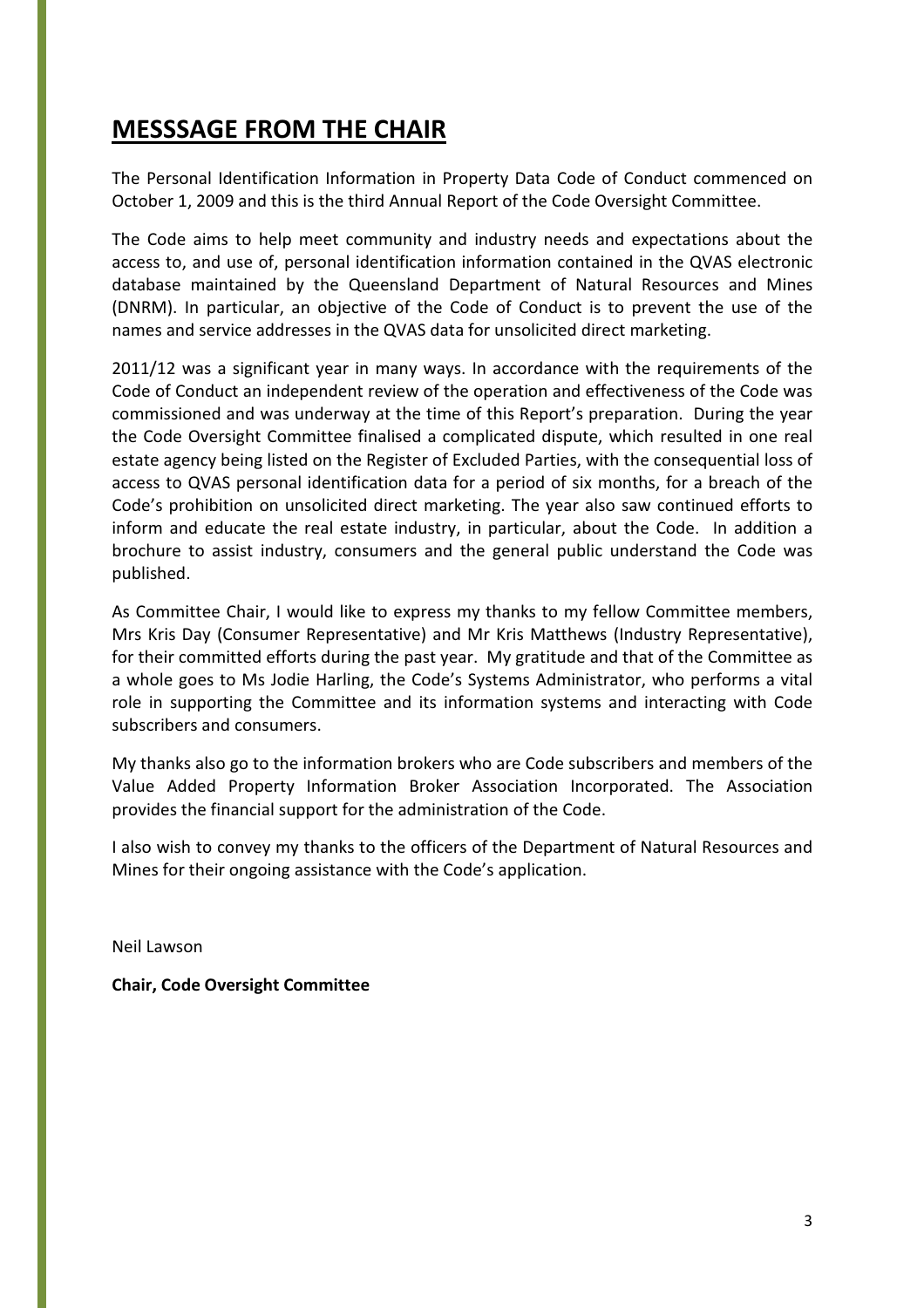### ADMINISTRATION AND THE COMMITTEE

The Code Oversight Committee consists of an independent Chair, a consumer representative and an industry representative.

The role of the Committee includes the following

- approving and registering Information Brokers as Code subscribers
- monitoring compliance with the Code by its subscribers and to ensure ongoing effective operation of the Code's requirements
- receiving and investigating unresolved complaints
- imposing sanctions on subscribers for failure to comply with the Code
- maintaining the Register of Suppression Requests
- maintaining a Register of Excluded Parties

The Committee also has reporting obligations including the collation of information and the publication of annual reports and the commissioning of an independent review of the scheme's operations every three years. The first review is currently underway.

Further guidelines published by the Committee, the Terms of Reference, include details of the jurisdictional limits of the Committee. These Guidelines assist interested parties in understanding the powers, duties and procedures of the Code Oversight Committee. The Guidelines should be read in conjunction with the Code of Conduct.

Amendments to the Code of Conduct can only be made by the Committee, in consultation with its stakeholders, appropriate individuals, industry and the Department of Natural Resources and Mines (DNRM, the Department).

#### Committee Members

#### Mr Neil Lawson

#### Chair

Neil Lawson is the independent chair of the Code Oversight Committee and is nominated by the Minister for Natural Resources and Mines.

Mr Lawson has worked as a management consultant and has held executive management positions in the private and public sectors. He is a past Commissioner for Consumer Affairs for Queensland. Mr Lawson is an ethics consultant and trainer in workplace conduct matters in the public sector.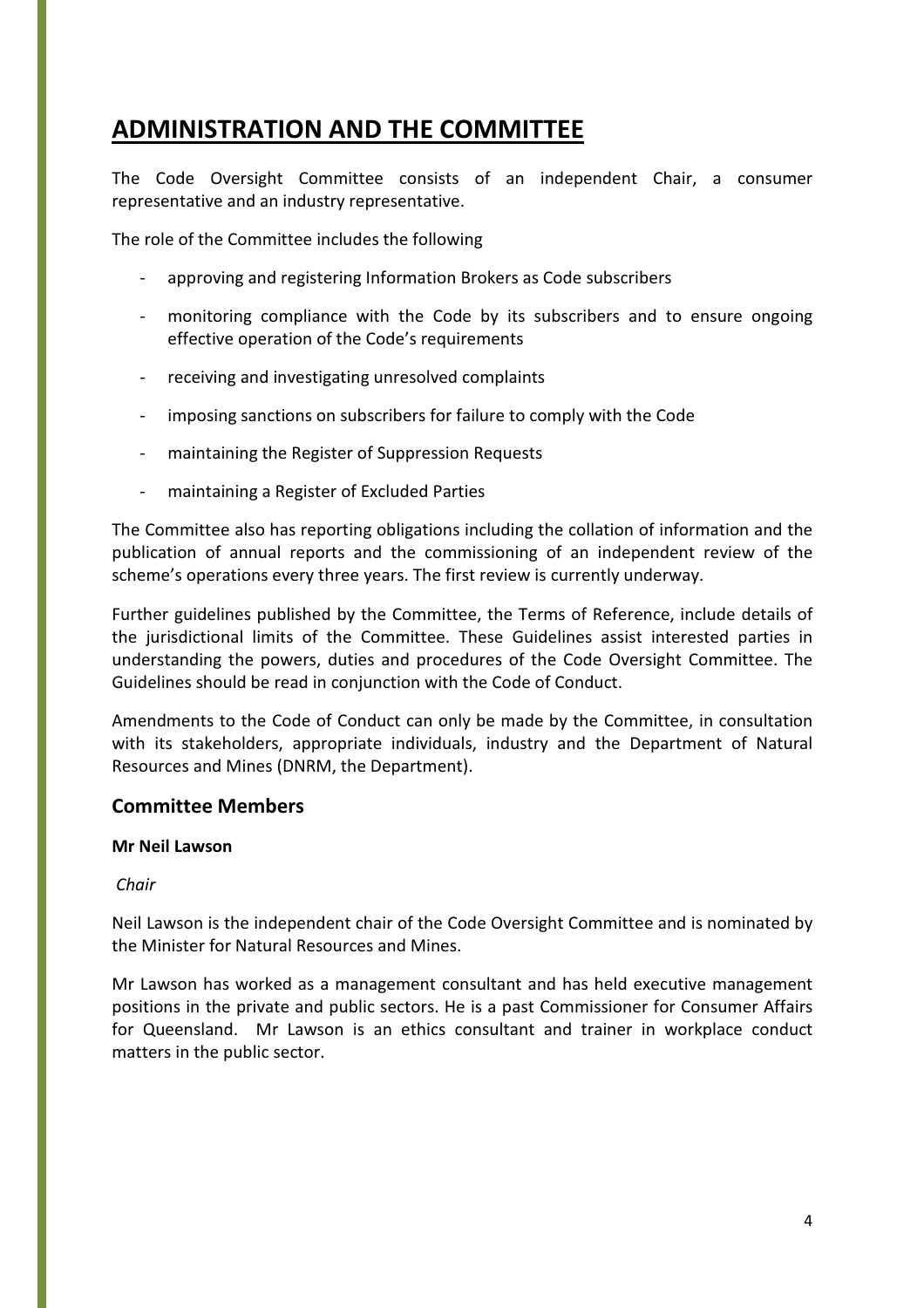#### Mr Kris Matthews

#### Industry Representative

Kris Matthews has over 15 years' experience in the real estate and information technology industries.

Mr Matthews commenced with Micro Developments in May 1997 which was later acquired by RP Data in November 1999. In his current role he is responsible for overseeing Industry Development, which includes strategic partnerships, acquisition and management of the RP Data SME Sales Teams.

#### Mrs Kristina Day

#### Consumer Representative

Kris Day has over twenty five years' experience in the finance industry and more specifically in the consumer rights and complaints resolution sectors. Mrs Day was nominated by the Office of Fair Trading.

Mrs Day continues to be active in the fields of developing and improving complaints management processes and procedures, including internal disputes resolution schemes, and consumer education.

#### Administration

Ms Jodie Harling

#### Systems Administrator

Jodie Harling is the Systems Administrator for the Code Oversight Committee and the Value Added Property Information Broker Association. Her role includes administering the Personal Identification Information Property Data Code of Conduct (PIIPD) website.

Ms Harling has been employed by RP Data for over four years with roles as an Executive Assistant and the Assistant Privacy Officer. Prior to her commencement with RP Data, she worked in the real estate industry for 5 years.

Ms Harling contributes to the case management by documenting and recording all incoming correspondence and alerting Code subscribers to complaints received. Ms Harling also assists with quality assurance in case management and the ongoing management of external relationships.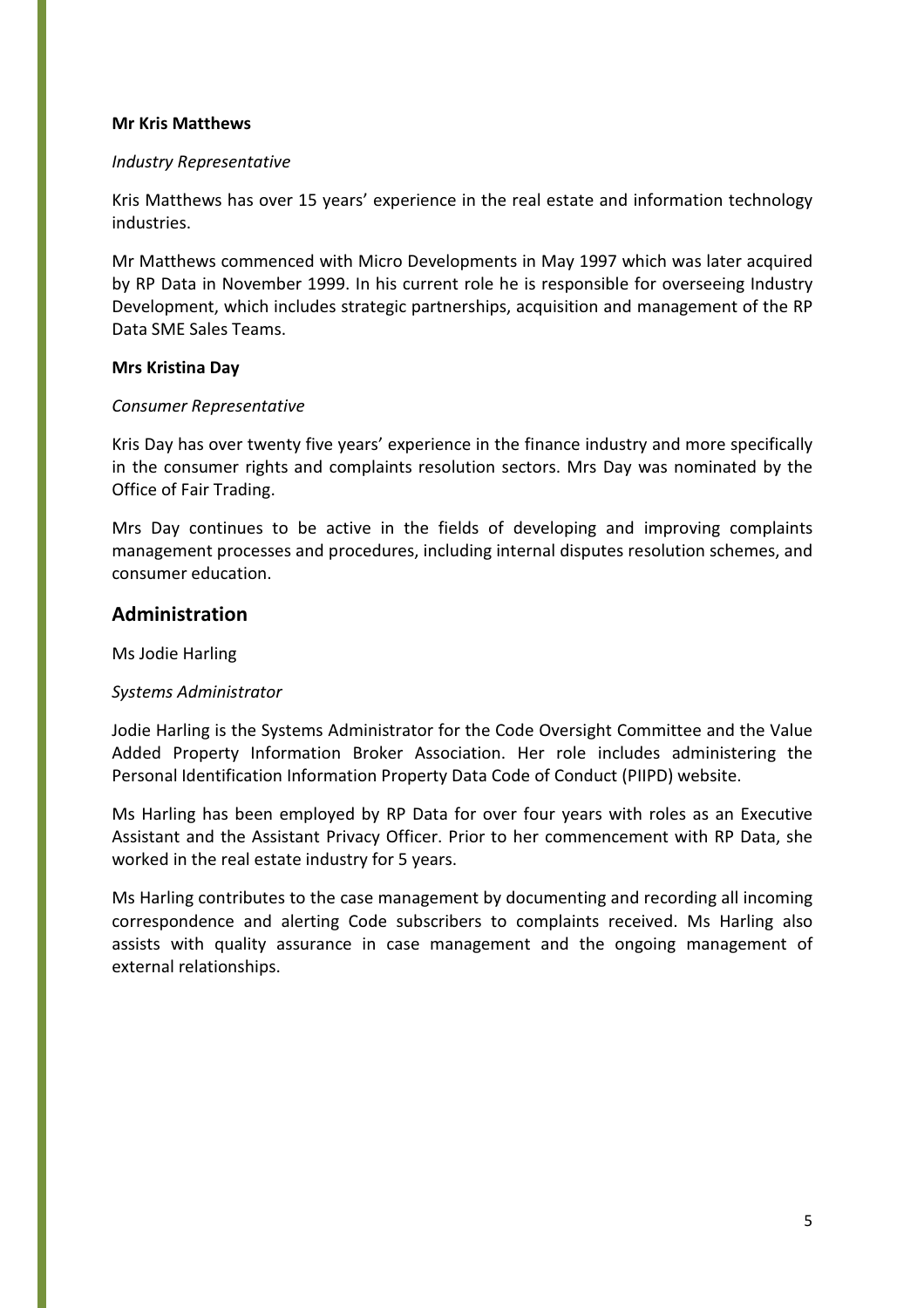### INDUSTRY, GOVERNMENT AND THE CODE OF CONDUCT

The Code of Conduct (the Code), was established to address concerns about the use of personal identification information being sourced from Queensland Valuation and Sales (QVAS) databases maintained by the Department of Natural Resources and Mines.

The database contains the following information:

- details of the property, including the street address
- transaction details (e.g. purchase price and type of sale); and
- relevant details, i.e. names and service addresses of the vendors and purchasers.

The service address is to where formal correspondence is sent, for example, a rates notice and in some instances may differ from the property address.

Access to the information held in the QVAS database is available to individual businesses, industry professionals and members of the public and can be obtained over the counter for a fee from the Department. The information is generally accessed by potential purchasers and professionals acting in property transactions, for example, solicitors and valuers.

#### Information Brokers

Subscribers to the Code include all the major information brokers operating within Australia. The Code came into effect on 1 October 2009.

Code membership is mandatory for a broker seeking to access personal identification data.

Before an information broker will be licensed by the Department to have electronic access to the QVAS data, the broker must be approved by the Code Oversight Committee as a subscriber to the Code and thereby be committed to comply with the requirements set out under the Code.

Information brokers worked with the Queensland Government to develop the Code of Conduct as a means for the industry to self-regulate the use of the data.

 Industry is responsible for the day-to-day operation of the Code and its associated dispute and sanction mechanisms, as well as overall management of the Code.

#### Licence Agreements

The role of Government is primarily through its licence agreements with the individual information brokers that electronically access the Queensland Valuation and Sales (QVAS) data.

Access to bulk data held in the QVAS database has been granted to a number of information brokers. This is in the form of a licence agreement obtained through the Department. A number of brokers' clients also access QVAS data through products distributed by the information brokers.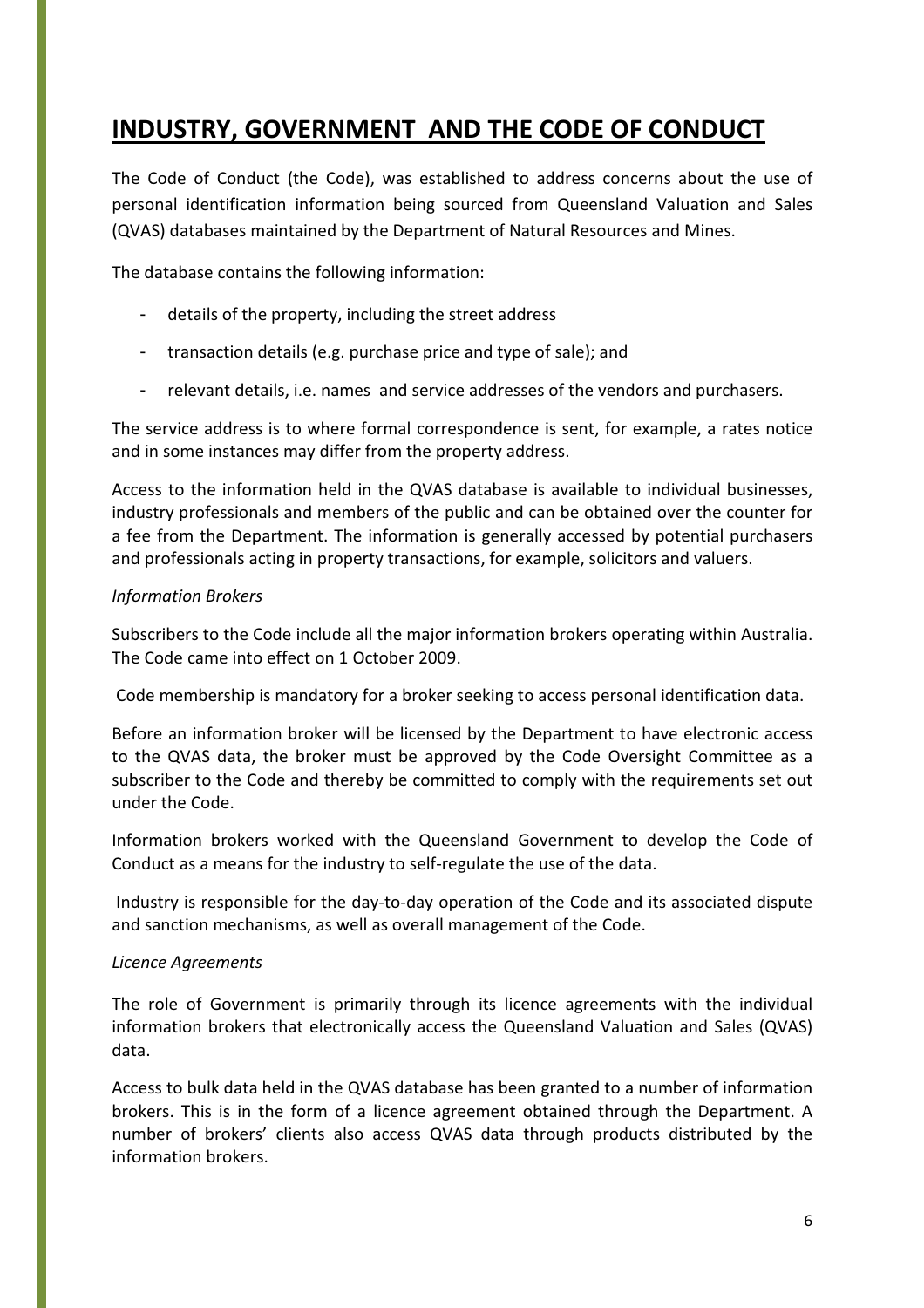The clients include real estate agents, valuation agents, surveyors, financial institutions and members of the public. The products include additional data added by the information brokers from other sources. These may include photographs of the property or a map of the property location.

The QVAS data fields containing the names and service addresses of purchasers and vendors (QVAS Identified Information) are only accessible to approved information brokers who subscribe to the Code.

#### Direct marketing

A fundamental aspect of the Code is to prevent personal identification information in QVAS data from being used for unsolicited direct marketing by businesses who are clients of licensed information brokers. Direct marketing can include, but is not limited to, telemarketing, bulk email messaging, postal mail outs and list brokering.

Names and addresses of persons are commercially available, as mailing lists, from sources other than the QVAS database. For example, in some instances local government makes its rate lists available or names and addresses are collected when members of the public enter competitions and complete entry forms with their personal contact details.

In some instances letters are mailed to generic addressees such as "The Home Owner" or "The Property Owner" at specified street addresses.

The Code of Conduct does not apply to these examples of direct marketing unless the address for service is obtained from the QVAS database through a Code subscriber.

### **ACCESSIBILITY**

Contact details for the Committee and complaints staff at each of the subscribers to the Code are listed on the scheme website or alternatively, made available upon request to the Systems Administrator.

Consumers can utilise the scheme to lodge a complaint with a subscriber to the Code if they believe that direct marketing has taken place or if the subscriber has breached the Code in other circumstances.

If the consumer is unhappy with the outcome of their complaint as determined by the subscriber, the consumer may then lodge a dispute with the Committee.

Persons wishing to suppress their personal information may do so via an online suppression request function on the website.

The Committee will continue to ensure the existence of the scheme is actively promoted and easily accessible to consumers.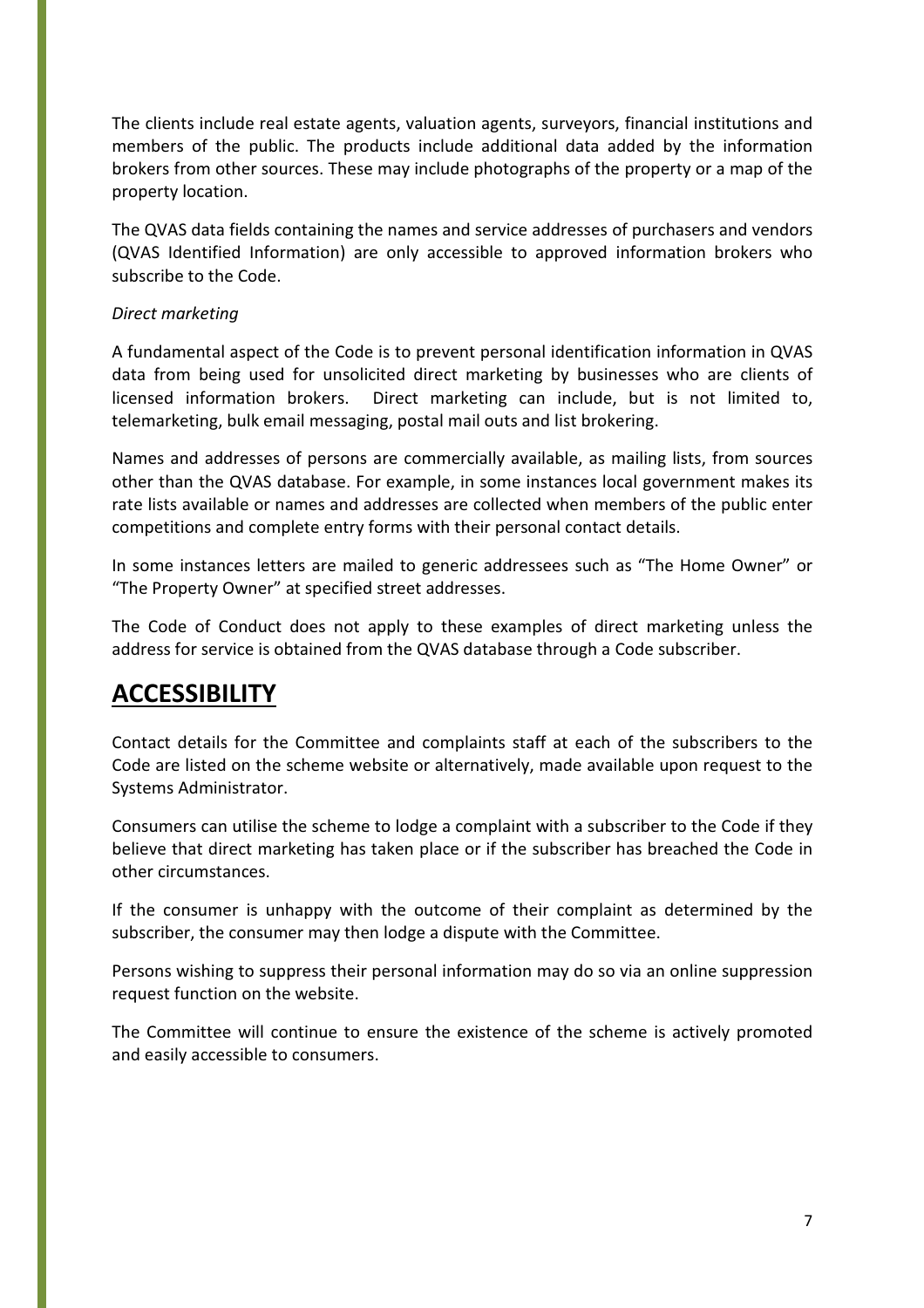### SUPPRESSION REQUESTS

The personal information that can be suppressed is the name or names of the persons who are purchasers or vendors and the address they have nominated for service (i.e. their service address). Property held in the name of an incorporated body, such as a Proprietary Limited company, is not eligible for suppression.

Consumers may apply via the website, to have their personal identification information suppressed. Code subscribers must then suppress that information within their systems within thirty days of receiving notification of the request. A current rates notice is requested in order for the suppression request to be actioned as it is evidence of the person's link to the property.

It is a requirement under the Code that subscribers must reasonably cooperate with all requests to suppress QVAS identified information. All suppression requests are added to a Register of Request Suppressions which is the responsibility of the Committee and maintained by the Systems Administrator.

#### Table 1 - Total of Suppression Requests



The Code came into effect on 1 October 2009 with the web based online Suppression Request function following in October 2010.

The online system means that for each property to be suppressed, an individual request must be submitted. This system also means a quicker response in terms of the initial request being made by the consumer. The Committee no longer receives the requests, rather they are responded to immediately when done online. If there are any issues with the request, the Systems Administrator will make contact with the consumer making the request.

In the current reporting period, the total number of suppression requests was 46; with 39 being approved. A total of 7 were declined; 1 was a NSW property, 5 were not made by individual property owners and 1 provided no proof of ownership. (Refer Table 1).

#### Timeframes for completion of Suppression Requests

All suppression requests were actioned by subscribers within the thirty day timeframe. This is in accordance with the Code's requirements.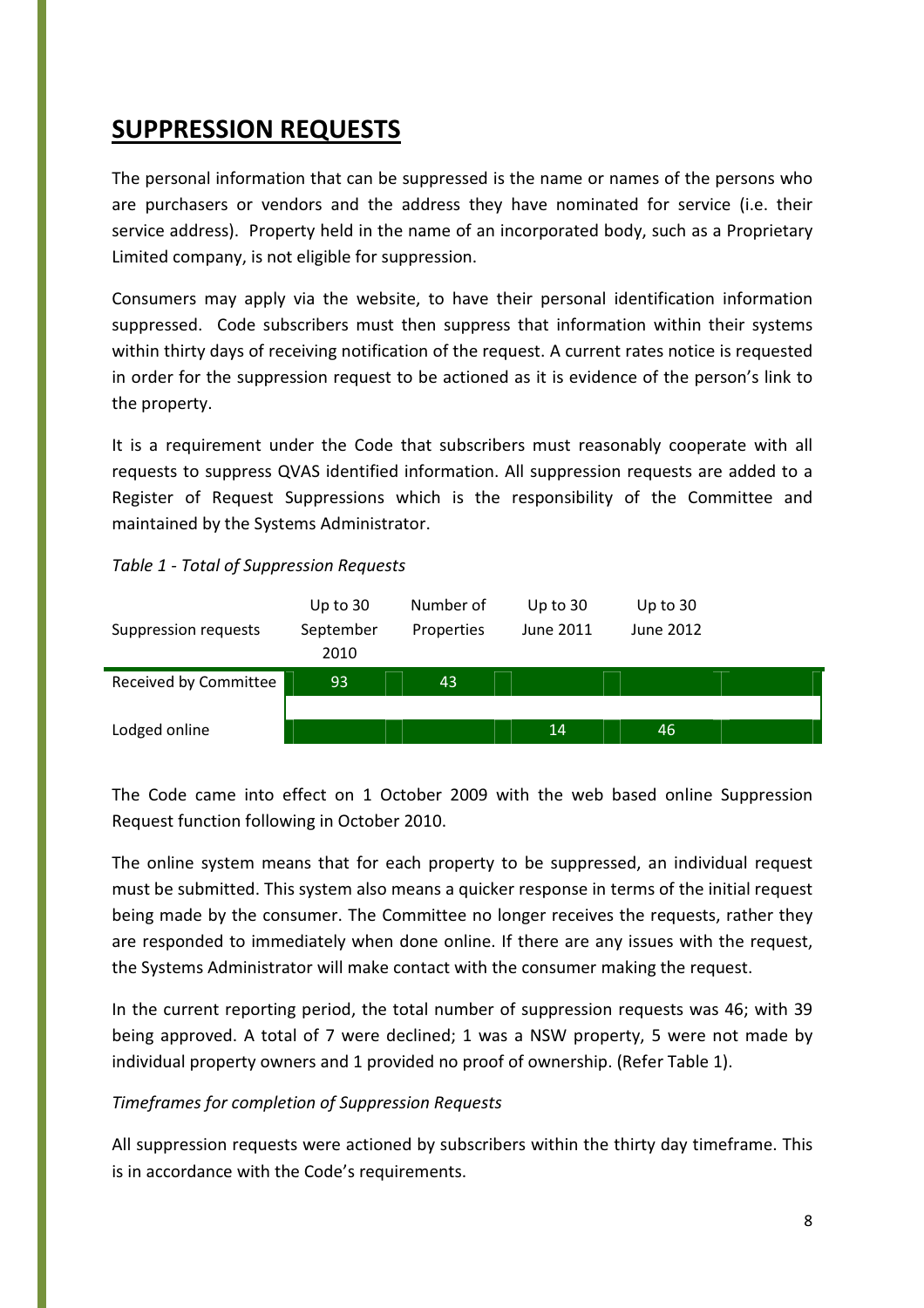### INDUSTRY REPORT

#### Industry Representative's Report

In the third year of operation it has been a pleasure to see the commitment of both the Broker Industry through the Value Added Property Information Broker Association Incorporated and the continued support of fellow Code Oversight Committee members, Neil Lawson and Kris Day.

This year continued the good work of prior years, in particular the following key milestones:

- Receipt and handling of 46 suppression requests, up from 14 last year via the PIIPD website.

- In addition the Code Oversight Committee reviewed and found a systemic breach by one end user resulting in the listing of that end user on the Register of Excluded Parties.

- Revised and enhanced PIIPD website, through the continued financial support of the broker industry – now represented with 7 Brokers and 3 Agents.

The Association has also funded and commissioned the first independent review of the Code and its initial 3 years of operation.

Kris Matthews

Industry Representative, Code Oversight Committee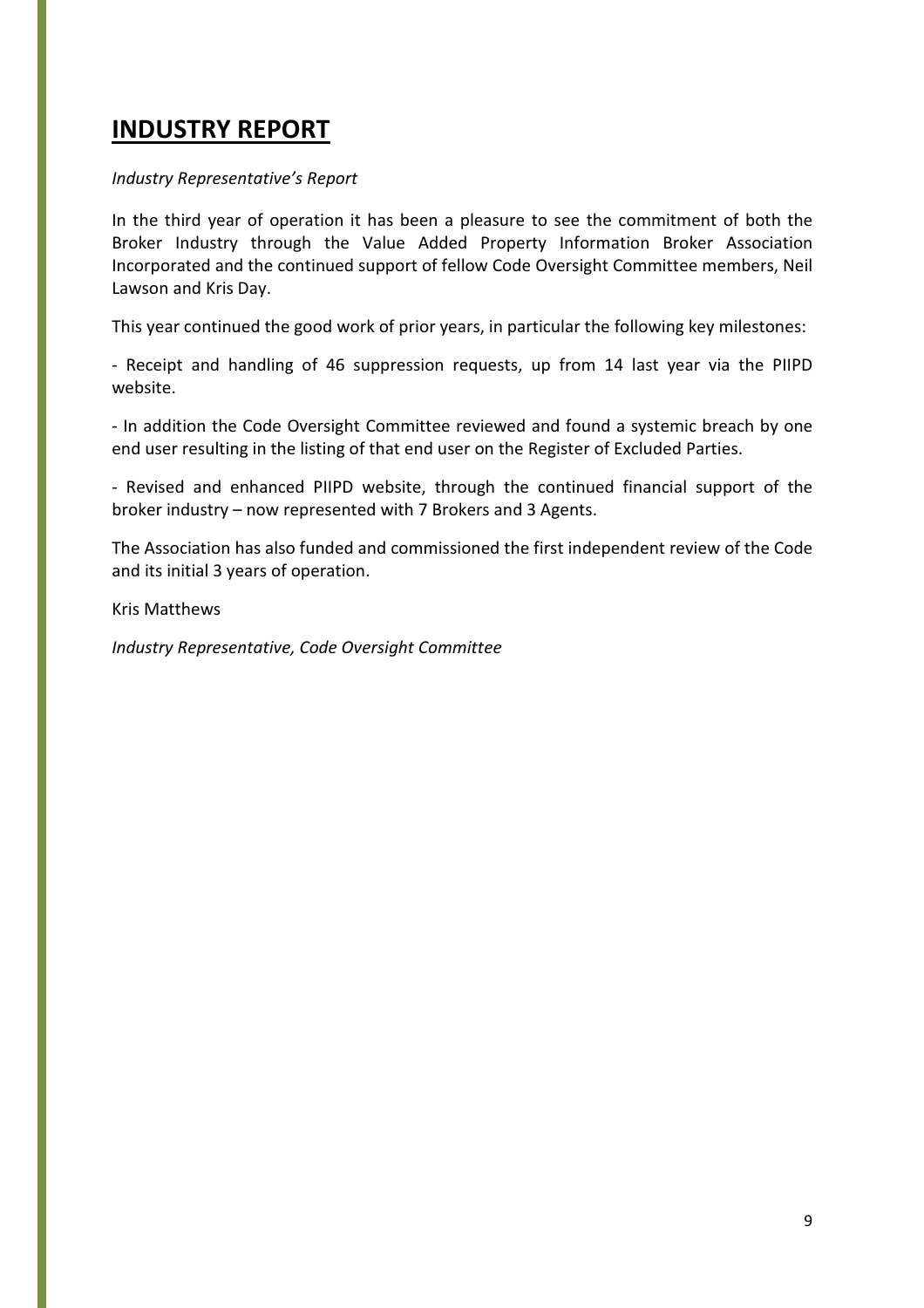### THE ASSOCIATION PRESIDENT'S REPORT

#### President's Report

It's my pleasure to provide the President's report for 2012.

Whilst the year has been relatively uneventful, our Association continues to effectively meet the core purposes behind its formation three years ago, being to provide the financial basis for the operation of the Personal Identification Information in Property Data Code of Conduct (the Code), to provide an effective means by which members of the public can manage their personal information as contained in QVAS data and to promote the Code to the wider community.

The Code website has had some minor changes and continues to provide good access to consumers wishing to have their identity details suppressed from QVAS data. The majority of suppression requests received by the Code Oversight Committee (the Committee) are now received via the Code website. The website now includes a Register of Excluded Parties, allowing members to easily download and review organisations or individuals that the Committee has found to have been in breach of the Code and are not to be provided access to QVAS data. To date only one organisation has been excluded.

We have facilitated access to information on the Code with the production of an easy to read brochure that is available for download from the Code website. The brochure is also available for members to use in informing and training their customer base. An earlier version of the brochure had already been used by some members for this purpose.

This year also marks the third anniversary of the Code itself and as such the first triennial review of the operation and effectiveness of the Code is due to be completed. The Association endorses the appointment of Galexia Pty Ltd to conduct the review.

I am pleased to note that the Association continues to have a very good working relationship with the Code Oversight Committee. I thank and commend the Code Oversight Committee for their continued good work in administering the Code. I thank the Chair, Neil Lawson, and the Consumer Representative, Kris Day, for their contributions and dedication and fully support their continuation in those roles.

I would also like to thank departing office holders of our Association, Tom White and Grant Carter, for their contributions. I welcome the two newly appointed office holders Yvonne Chan and Colin Wilson and congratulate Kris Matthews on his reappointment to the role of Treasurer/Secretary and thank him for all the work he has done for our Association.

Finally, a huge thanks to Jodie Harling for keeping things ticking along for another year.

Yan De Horta

President VAPIBA (Value Added Property Information Brokers Association Incorporated)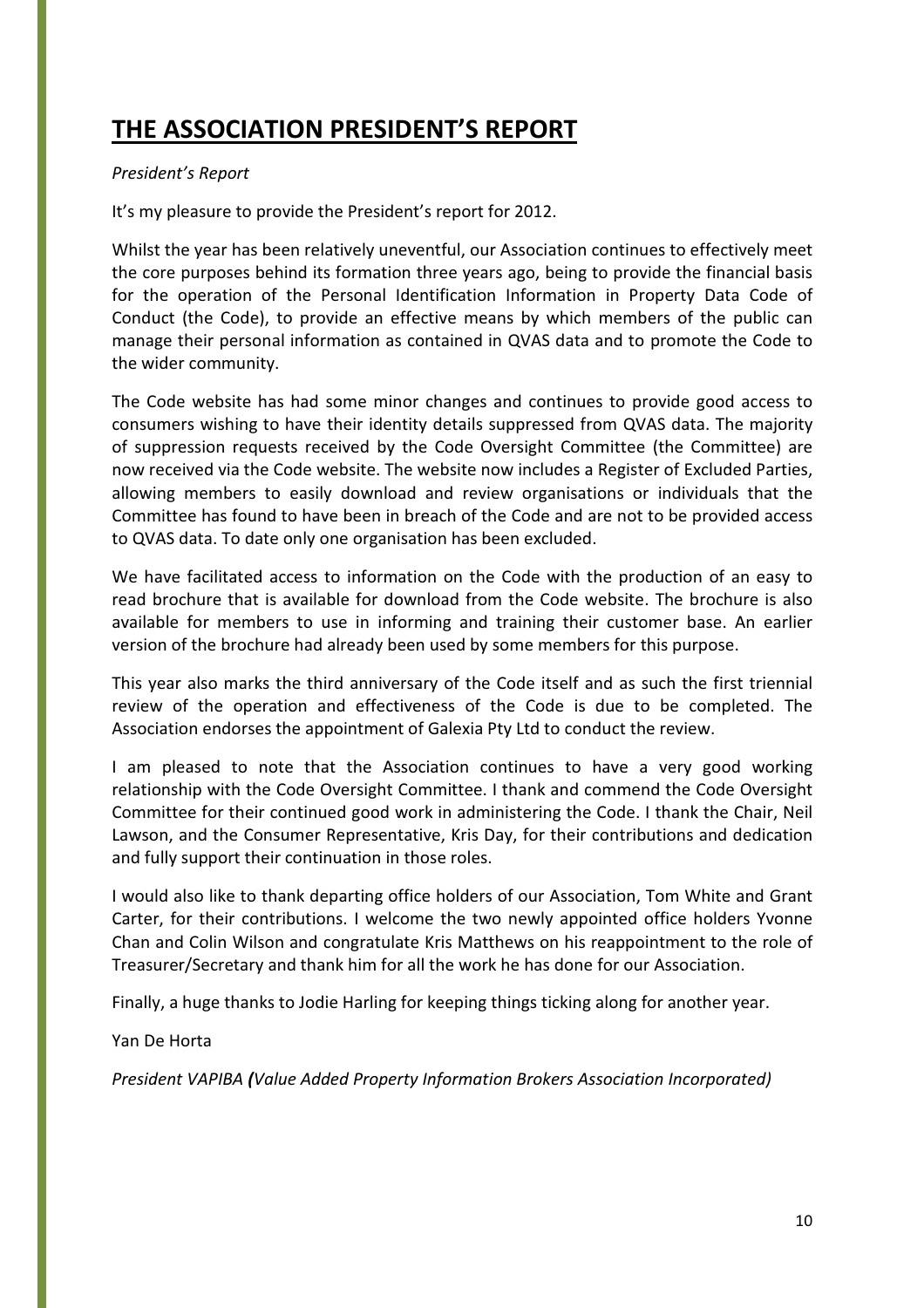### USERS OF THE SCHEME

#### **Consumers**

The Committee will continue to work towards promoting the scheme and provide equitable access to its services.

The focus will be on achieving a higher profile in the community and will look for opportunities to continue to provide ready access through different mediums of accessibility. This, will include rural consumers, which would be those defined as living in the non-capital statistical divisions identified by the Australian Bureau of Statistics.

 Being accessible means removing any barriers that make people unable or unwilling to utilise the complaints and disputes process. The language used to communicate to consumers and subscribers and their clients, if it is too abstract, technical or long-winded, can be a barrier.

In the first half of the reporting period, the Committee developed new templates and guidelines for the formal written decisions it makes, for example, Determinations and Jurisdictional Decisions. These documents promote writing in plain language. They will help ensure that decisions follow the same simple structure and format and are as clear and concise as possible, without sacrificing factual accuracy.

#### Subscribers and clients

Promotion of the Code and related compliance and enforcement activities of the Committee, particularly in relation to prohibited direct marketing, will remain a focus of promotional literature as we move forward.

In the previous reporting period, seminars were conducted across Queensland which attracted large numbers of industry attendees. The seminars were organised and conducted by a major information broker and subscriber to the Code.

Seminars continue to be held with specific broker's clients if a breach of the Code is determined. This is done in order to ensure that there is future compliance with the Code's requirements.

#### Promotional Activity

#### Case studies

Case studies will be regularly posted on the website. These provide consumers with an opportunity to be informed about what sort of complaints the Committee can investigate. Due to the low number of disputes at this time no case studies have been posted.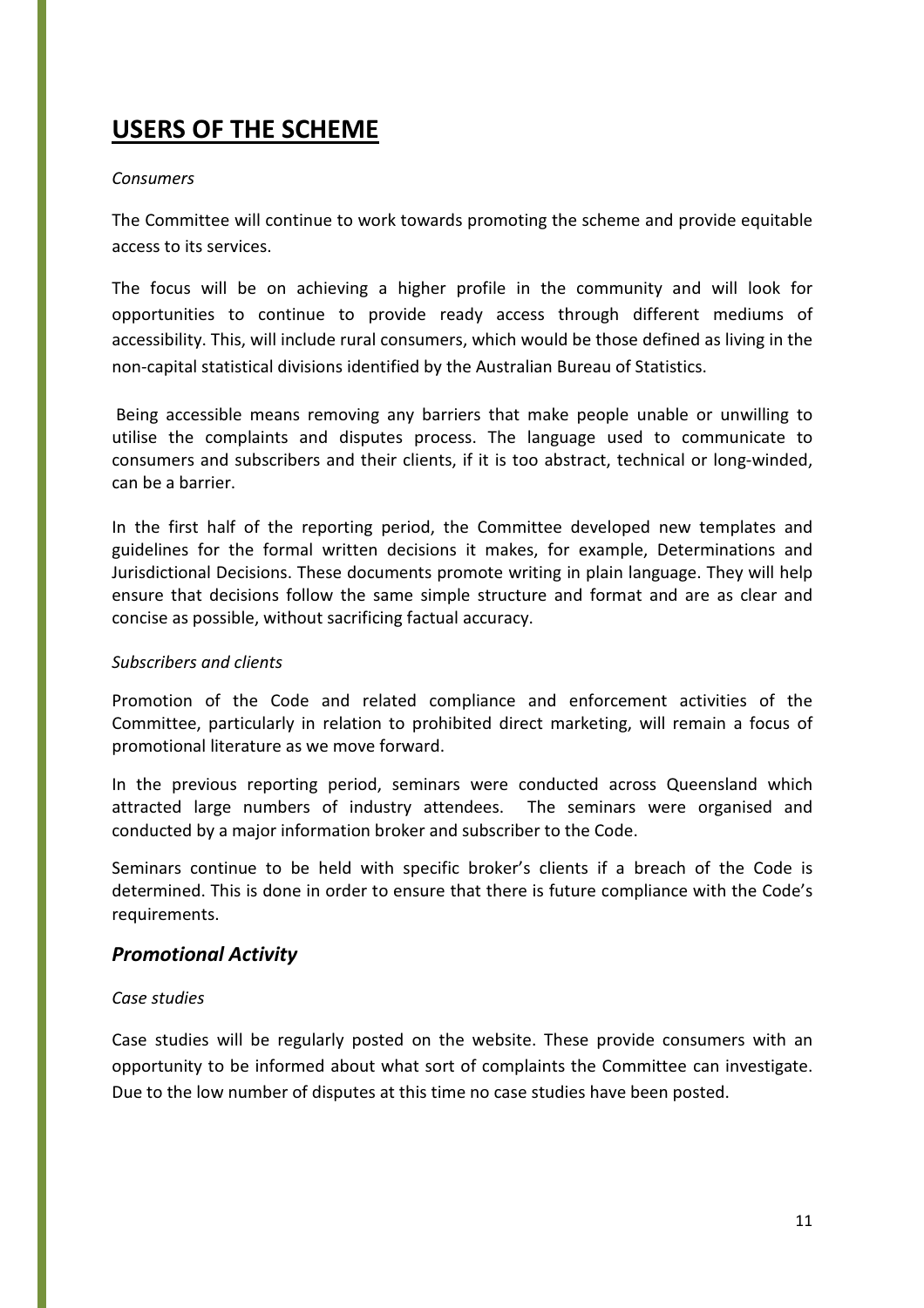Case studies also alert subscribers to possible problem areas with their procedures and enable them to make changes with a view towards minimising complaints before they escalate to a dispute.

#### Publications

A brochure, specifically designed to educate and inform consumers about the Code, the ability to request suppressions and how to lodge a complaint has been distributed to real estate agents and other industry specific entities. It is envisaged the brochure will be more widely distributed and this will also include consumer groups.

Further publications will be created as the scheme continues.

#### Website

The website contains important information about the Committee's jurisdiction and processes.

This information includes various publications, detailed information about how to lodge a dispute and complaint resolution contact details for subscribers to the Code.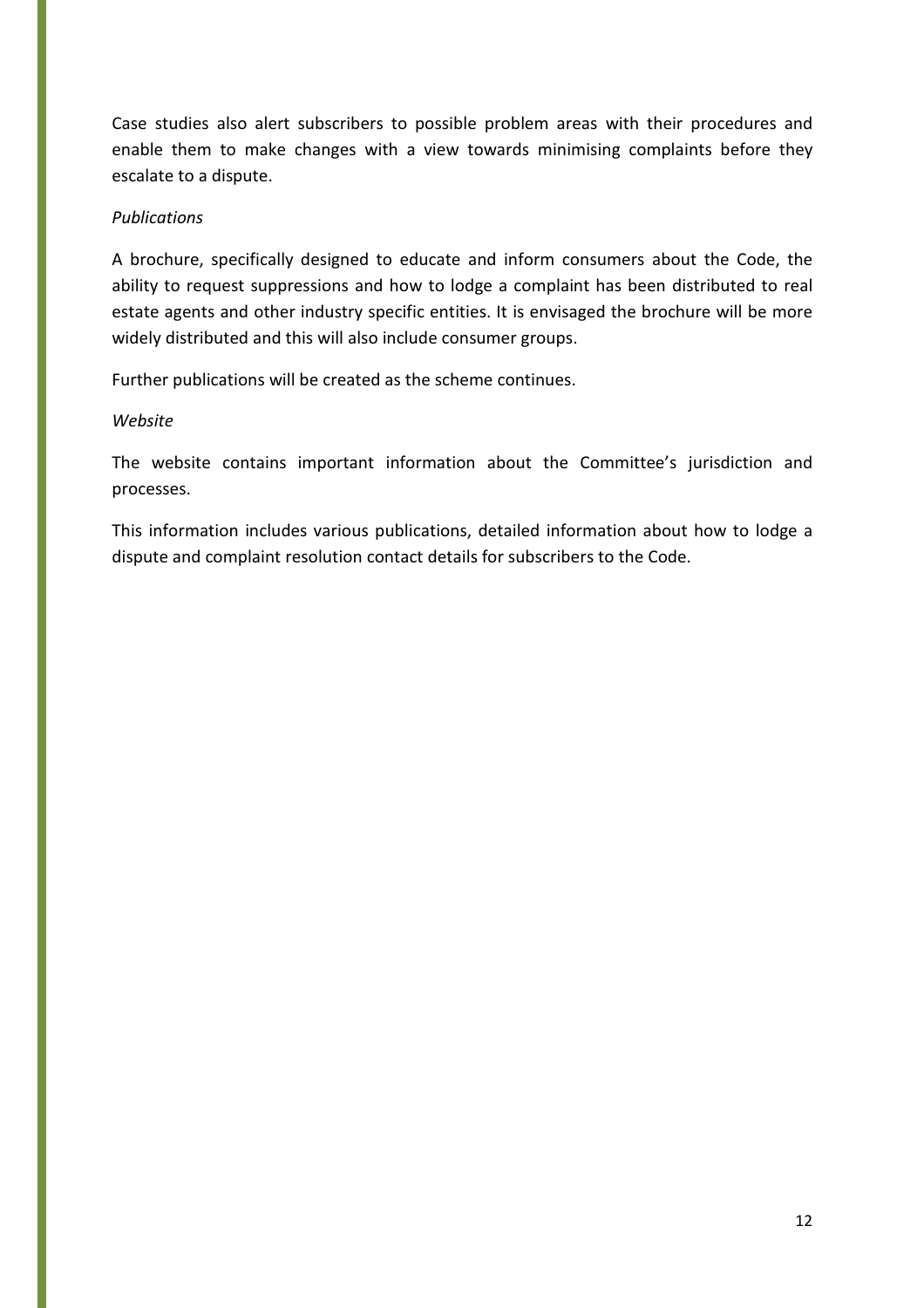### REPORT FROM CONSUMER REPRESENTATIVE

The primary role of the Committee is to fairly and independently resolve disputes. But to effectively carry out our role, we need to engage more broadly with the public, with subscribers to the Code and with various industry, consumer and government bodies.

This broader engagement with our stakeholders involves:

- $\triangleright$  raising awareness of the Code and the scheme in general in the community
- $\triangleright$  educating our stakeholders about how our dispute resolution process works, how we approach specific issues and how disputes can be avoided or quickly and collaboratively resolved
- $\triangleright$  talking with our stakeholders, to find out how we can best meet their needs and make our service as accessible as possible
- $\triangleright$  contributing to policy discussions relating to the industry, alternative dispute resolution and the jurisdiction of the Committee.

We can do these things through a mix of website resources, publications, creation of policy and ongoing communications.

The scheme is now three years old. This is a short time in the life of an organisation, but the scheme has had an extremely productive first three years. It has developed its Terms of Reference, dispute resolution process, systemic issue process, funding model and organisational structure. Most importantly, it now has a sound basis on which to continually improve.

So the first three years have been a time of process development and rapid growth. The goal now for the scheme is to enhance the service it offers to its stakeholders, to refine its processes and communications and to realise its potential. This work has already begun.

The Committee is continually striving to improve on procedures and the creation of policy. The strategies we will be using to achieve this objective include creating a fast track resolution process and identifying ways to improve and promote the scheme by way of process analysis.

Kris Day, Consumer Representative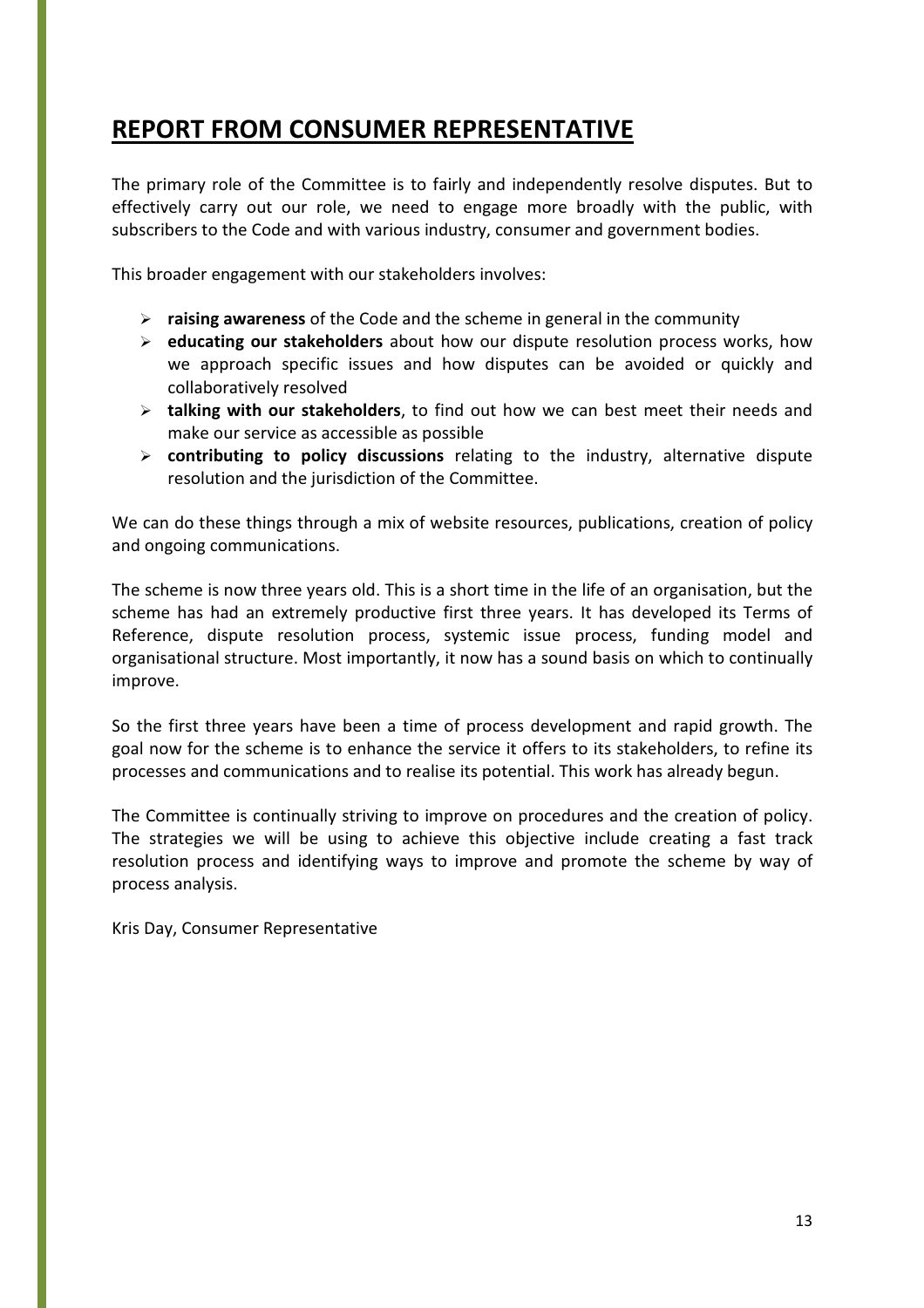### COMPLAINTS AND DISPUTES

A complaint is the term given to communications from consumers when they express dissatisfaction with a subscriber's service. Under the Code, all subscribers are required to have a documented internal dispute resolution (IDR) framework in place in order to deal with consumer complaints.

 Consumers must try to resolve their complaint with the subscriber before the Committee can consider the matter. If consumers make contact with the Committee before using the subscriber's internal complaint process, the Committee will refer them to the nominated complaints person in authority at the relevant subscriber's office to give them the opportunity to resolve the matter.

A *dispute* is a complaint which has not been resolved through the subscriber's internal dispute resolution process or where the proposed resolution by the subscriber is not acceptable to the consumer. The dispute must be put in writing to the Committee.

#### Lodging a complaint with a subscriber

In the first instance, consumers must direct all complaints to the relevant subscriber. The website contains contact names and other details for the nominated complaints officer at each subscriber.

If the matter has been dealt with internally by the subscriber and the consumer remains dissatisfied or if they had brought their complaint to the attention of the subscriber but with no response or resolution after thirty days, the Committee will then lodge the complaint as a dispute.

#### Lodging a dispute with the Committee

Following receipt of the unresolved complaint, the Committee will make an initial assessment of whether the basis of the complaint falls within the jurisdictional limitations and provisions of the Code. If it is not covered by the Code, the Committee will be unable to accept the dispute and the consumer will then be advised in writing of the reasons why an investigation will not take place.

If, however, the dispute falls within the ambit of the Code, the Committee will conduct a detailed investigation and will then make a decision.

If either the subscriber or the consumer is not satisfied with the outcome of the Committee's consideration of the matter, the Code then provides for the use of an independent arbiter. The cost of the arbitration is borne by the subscriber involved with no fee being charged to the consumer.

The decision of the independent arbiter is binding on the subscriber.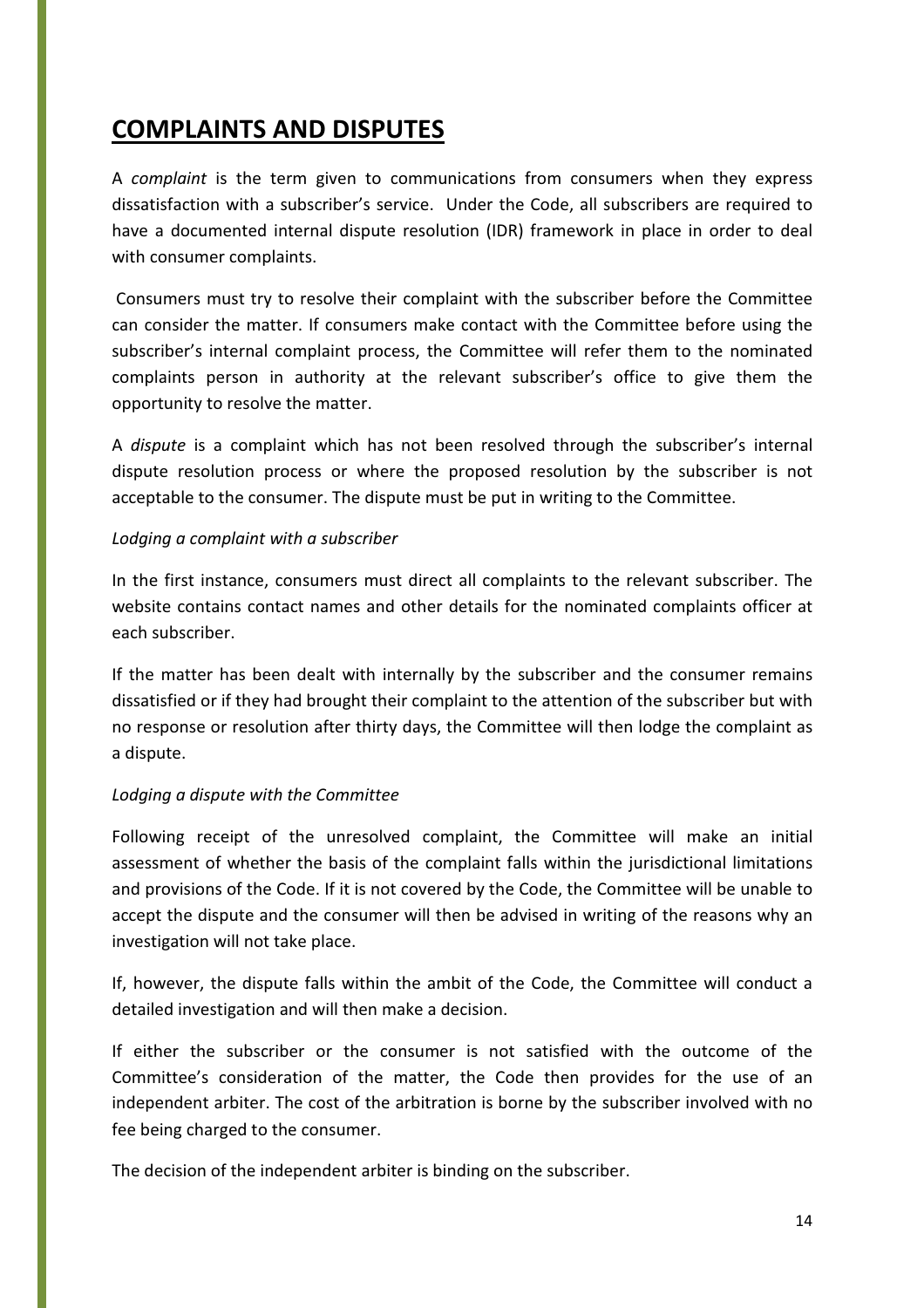### OVERVIEW OF THE DISPUTE RESOLUTION PROCESS



This process is in line with the majority of complaints processes across a broad range of industries.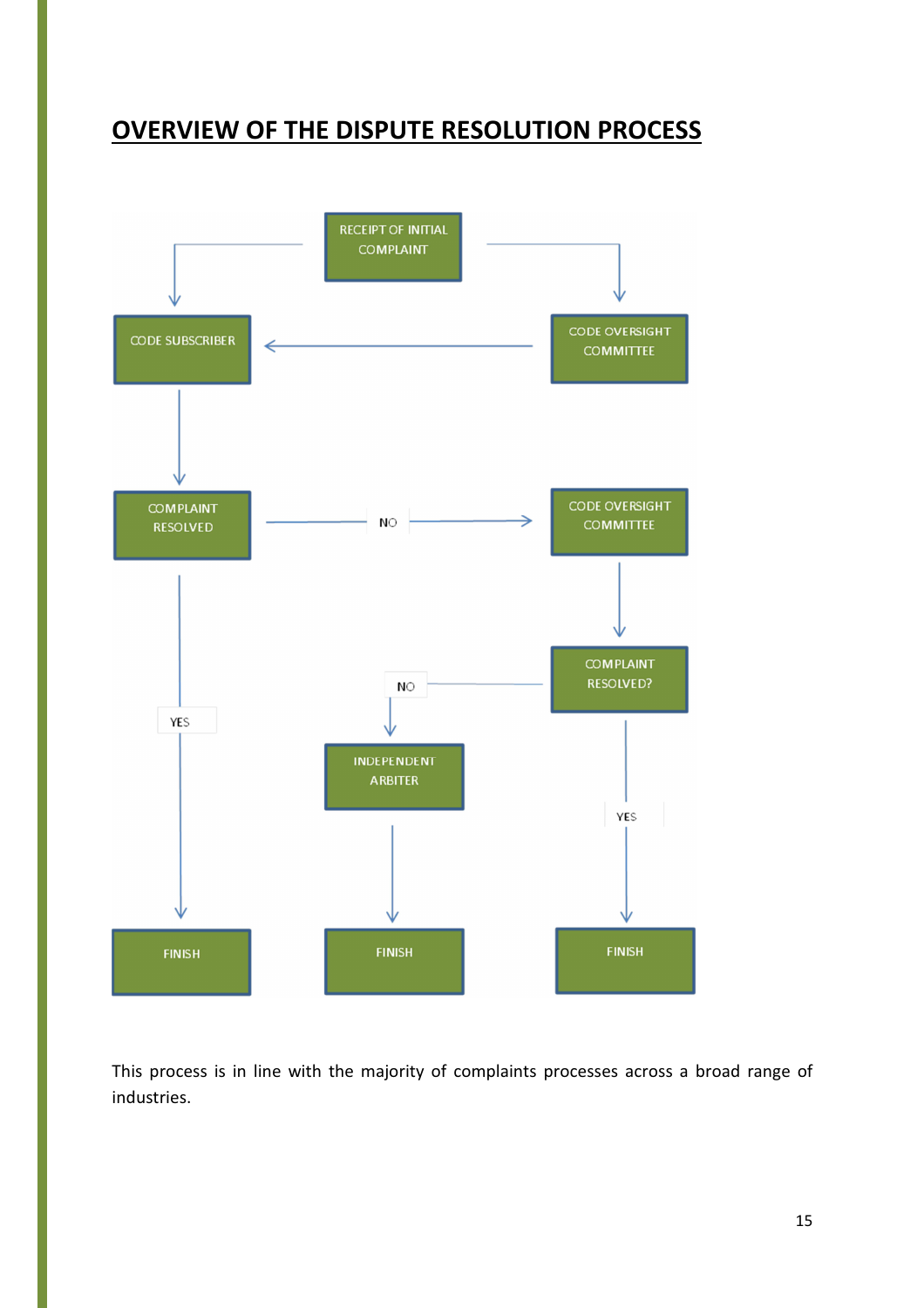### USE AND COLLECTION OF INFORMATION

Reports about complaints and disputes are documented. These reports include the actions taken and decisions made in respect of complaints or disputes.

Data about complaints or disputes, including the actions taken and decisions made, are made available for independent reviews and for the purpose of continual improvement.

The continual improvement of the complaints or disputes handling process and the quality of products and services are a primary and ongoing objective of the Committee.

The establishment of a recording system is useful for managing complaints or disputes, and at the same time protects personal information and ensures consumer confidentiality.

The system specifies the steps for identifying, gathering, maintaining, storing and disposing of records.

All complaints or disputes are classified and then analysed to identify systemic, recurring and single incident problems and trends. This will help eliminate the underlying causes of complaints or disputes.

To do this, it is important to be able to analyse complaints or disputes according to categories, such as type of complainant, subject of complaint, outcome of complaint, and timeliness of response.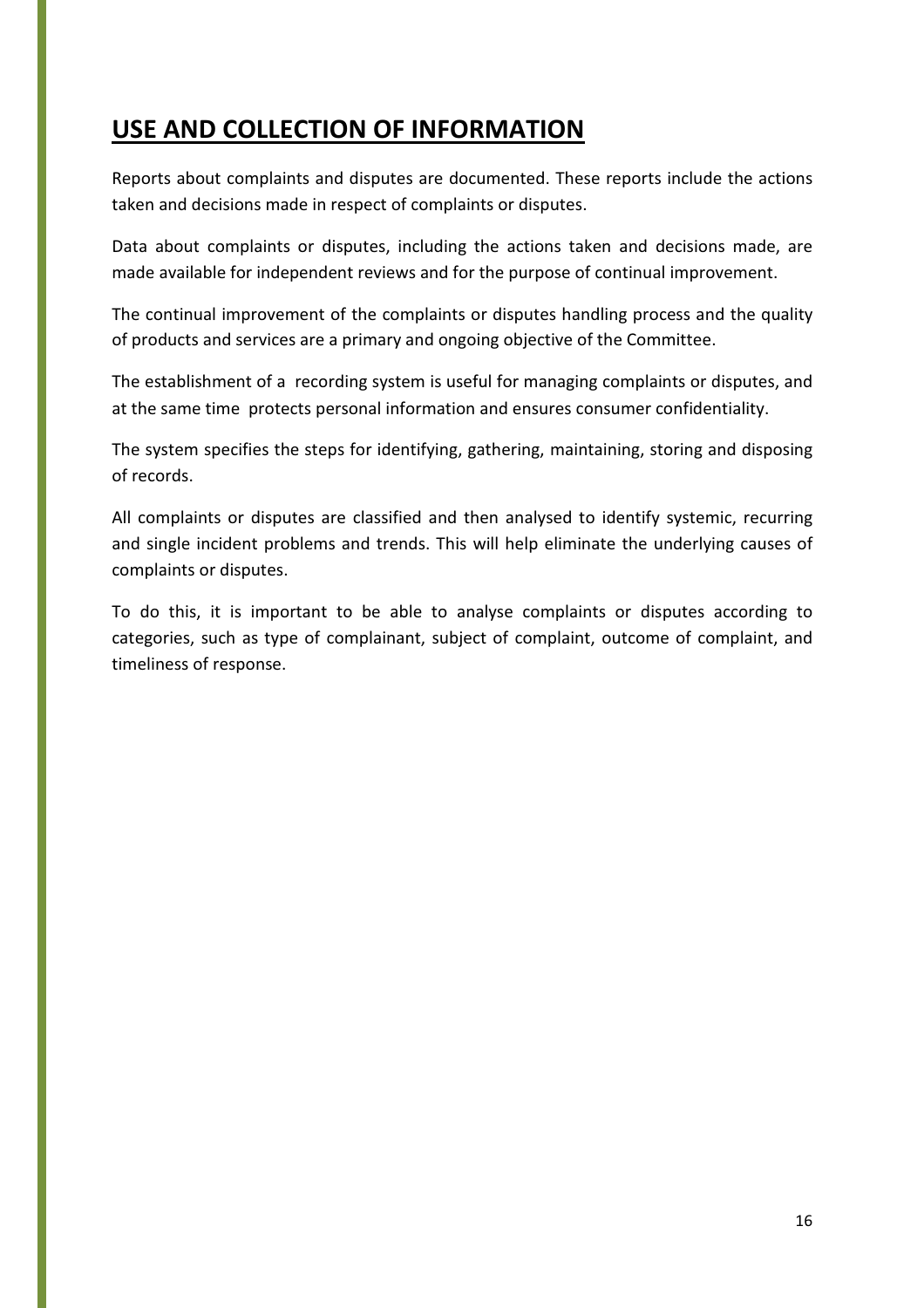# COMPLAINTS AND DISPUTES RECEIVED IN THE REPORTING PERIOD

#### Complaints

A total of 42 complaints were received internally by subscribers in the reporting period. A total of 3 complaints were outstanding at the end of the period. The Committee directly received 4 complaints which were referred back to the subscriber for internal dispute resolution. (Refer Table 2)

If a complaint is received and it is not known which information broker is involved, the Systems Administrator will contact all the information brokers, individually, requesting advice as to whether the agent, who is the subject of their complaint, is one of their clients. The relevant broker will respond and advise the complaint refers to one of their clients. The complaint details are then forwarded on to the broker in order for the internal dispute process to take place.

As of November 2011, the Systems Administrator received all complaints (other than those received directly by subscribers) and determines as to which subscriber the complaint is to be referred.



#### Table 2 – Total of complaints received

#### Disputes received and investigated by the Committee

During the year under review there was one dispute registered with the Committee, with two incomplete disputes carried over from the previous reporting period. As of 30 June 2012, there were no disputes open at the end of the period.

#### **Timeframes**

The time taken to resolve the dispute was lengthy. This was mainly due to the complicated facts of the matter and both parties being given opportunities to respond to the Committee upon being advised that a breach had been found by the Committee to have taken place.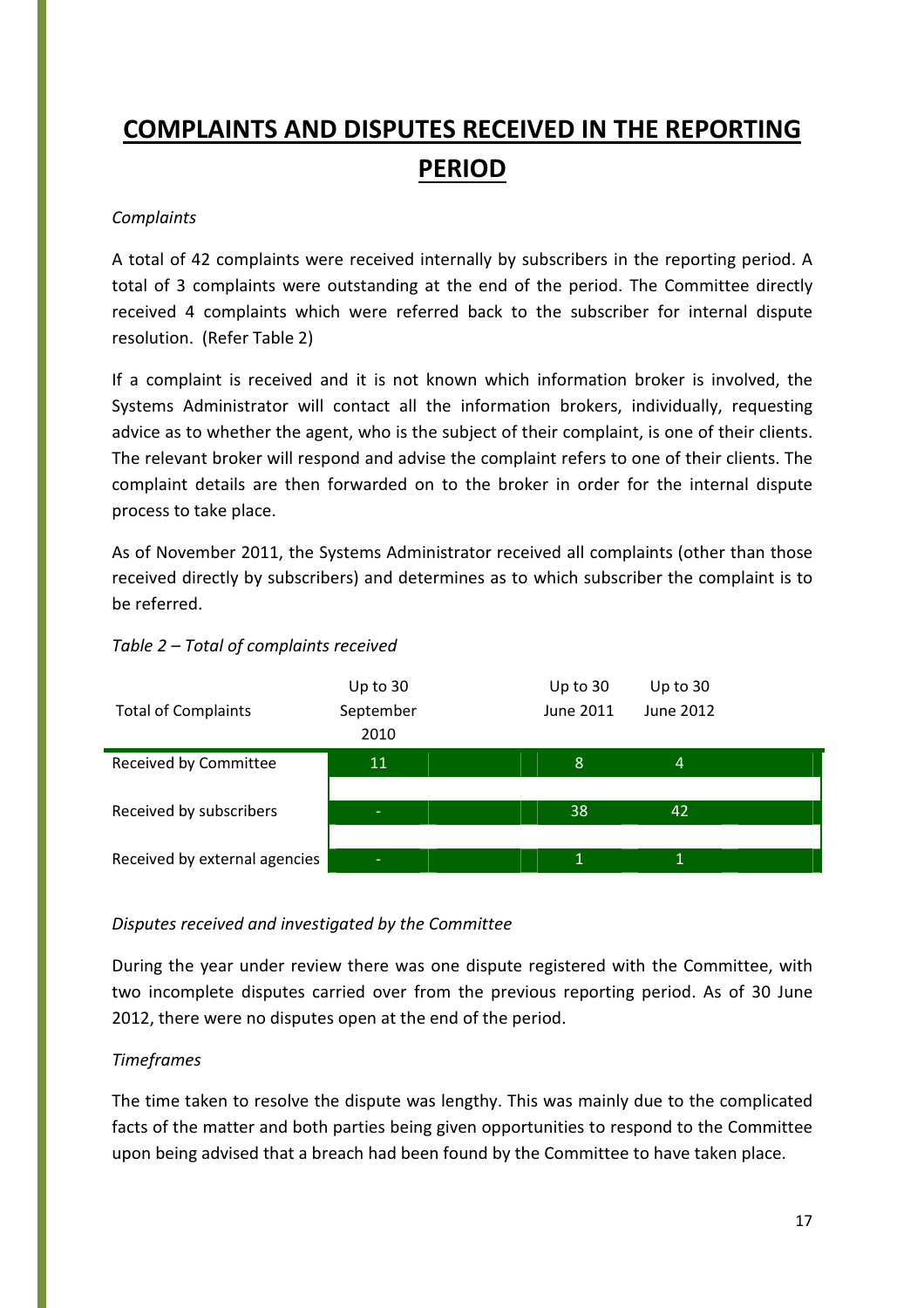In this case, the timeframe for resolution was also significantly delayed due to reports being finalised following receipt of other relevant correspondence from the parties. (Refer to Table 3)





#### Outcomes - Consequences for a Breach of the Code

The consequences of a breach of the Code by a Code subscriber, their agent or client can be very serious. The Code subscriber can lose access to personal identification information in the QVAS database and the Code subscriber's agent or client can lose access to the same data from their information broker.

The party or parties responsible for the breach can be listed as 'Excluded Parties' under the Code and denied access to the QVAS personal identification information data. The Code subscriber's client, such as a real estate agent, who is listed as an 'Excluded Party', cannot then obtain the data from any other subscriber. The Code subscriber has the responsibility of establishing binding agreements with its customers, agents or other third parties who gain access to the information. These agreements reflect the prohibition on direct marketing using personal identification information.

In making a decision the Committee may make any of the following types of orders requiring the subscriber to undertake immediate remedial action including the following

- require the subscriber to undertake privacy training
- issue a warning to a subscriber regarding the impact of any further breaches on future sanctions
- suspension of Code membership for 1-6 months resulting in the suspension of their QVAS user license
- require the subscriber to cease providing data and/or services to its customer or other third party
- require the subscriber to remove specified personal identification information from its data

In the dispute received in the reporting period, the Committee's investigation reached the conclusion that a serious breach of the Code had taken place and the outcome was that the subscriber's client was listed on the Register of Excluded parties for a period of 6 months.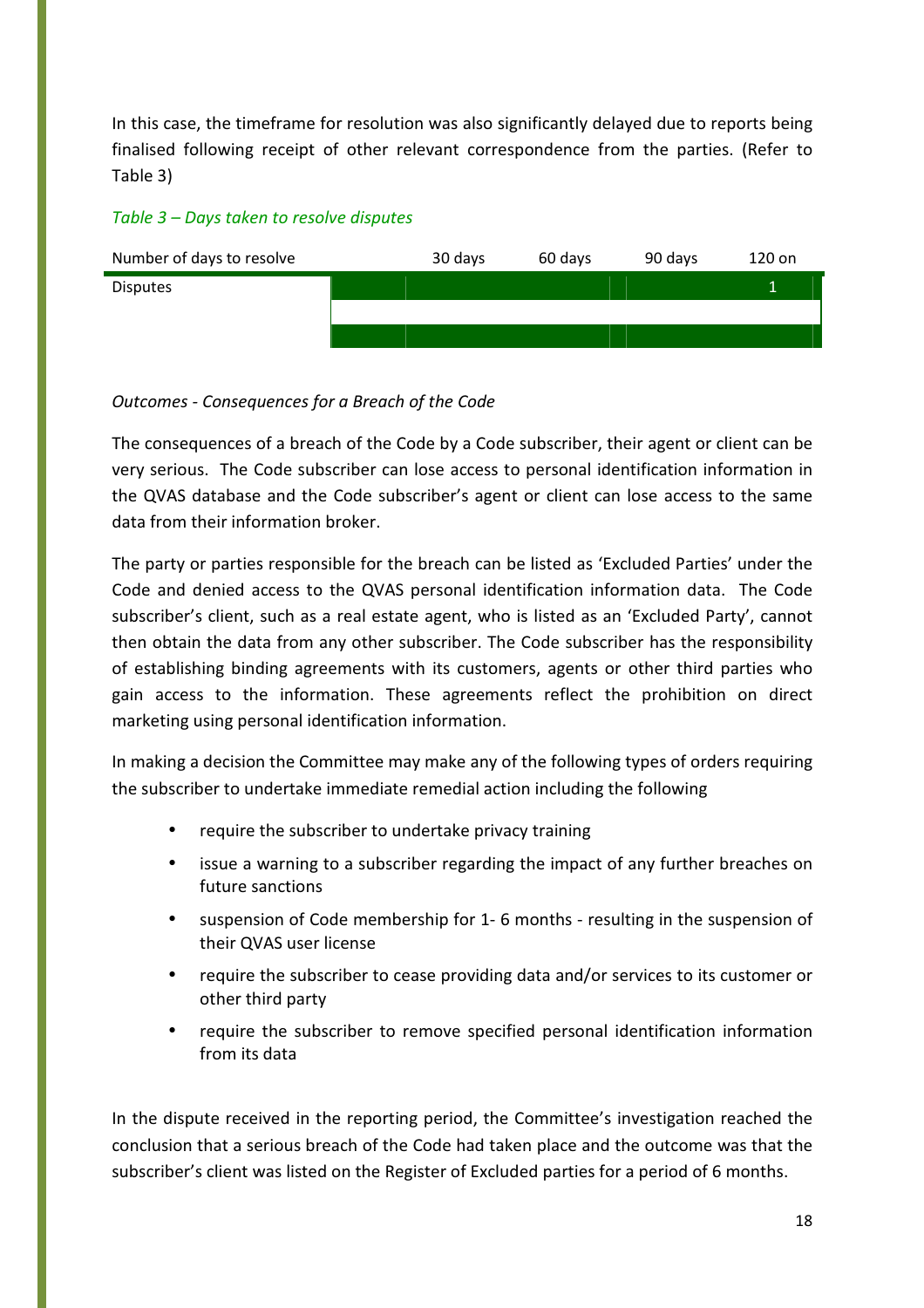### THE COMMITTEE'S JURISDICTION

The Committee has discretion to decide whether or not to consider a complaint. It may decline to consider a complaint if the subject matter of the complaint falls outside the Committee's powers or authority as provided for by the Code.

The circumstances in which the Committee may decline to consider a complaint include

- $\triangleright$  where the information provided indicates that the Committee could not fairly and reasonably exercise the complaint resolution powers
- $\triangleright$  where the complaint is outside the Committee's powers or authority as provided for by the Code
- $\triangleright$  where consumers do not authorise the subscriber to disclose confidential information to the extent necessary to permit the Committee to have access to and consider such information in the course of considering the complaint.

The types of complaints that the Committee may consider but decide not to act on, may include

- $\triangleright$  complaints that are more appropriately dealt with in another forum, provided that they do not involve a breach of the Code
- $\triangleright$  complaints that on the balance of probabilities have or are considered to have no basis in fact
- $\triangleright$  complaints that have not first been considered by the subscriber
- $\triangleright$  complaints that arose prior to the date of commencement of the Code, 1 October 2009
- $\triangleright$  complaints that the Committee has already considered and made a decision on, and there are no reasonable grounds for the matter to be re-opened

#### Resolution already reached with subscriber or the internal complaint process has not been satisfied

The Committee will not normally consider a complaint which has previously been settled. For example, the same claim has previously been made and the subscriber has offered a resolution of the complaint and the consumer has accepted it. An exception may arise if the complaint is evidence of serious or systemic breaches of the Code or the subscriber has not complied with any undertakings given to the complainant in resolution of their complaint.

In accordance with the Code, each subscriber is required to have an internal complaint process to deal with consumers' complaints. Consumers must try to resolve their complaint with the subscriber before the Committee can consider the matter. If consumers make contact with the Committee before using the subscriber's internal complaint process, then they will be referred to the correct person in authority at the subscriber's office to give them the opportunity to resolve the matter.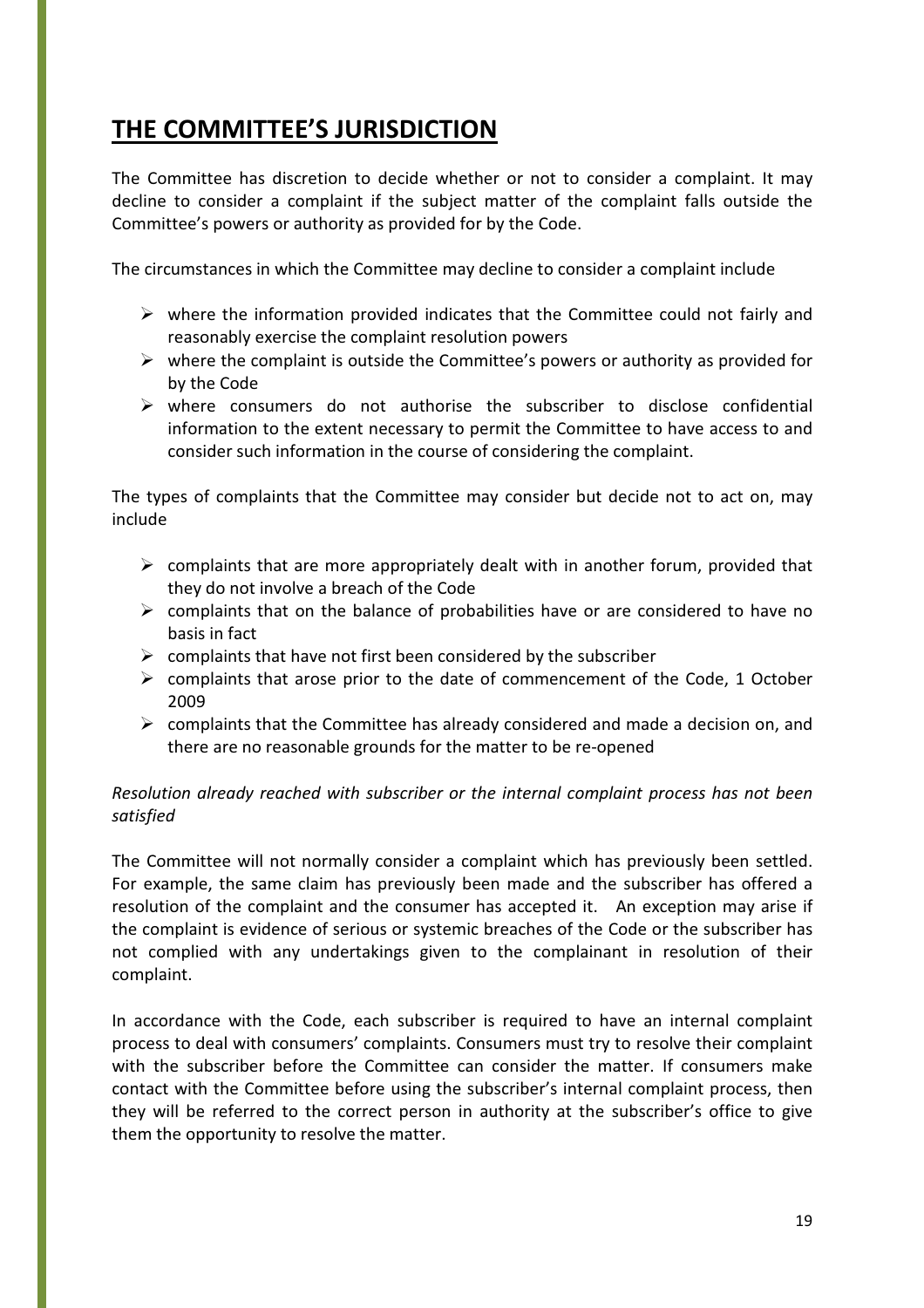The Committee cannot consider the complaint until

- $\geq$  30 days have elapsed since the consumer lodged the complaint with the subscriber's complaint resolution process, and the matter has not been resolved; or
- $\triangleright$  the consumer has notified the subscriber that its formal proposal to resolve the complaint is unacceptable, whichever is the earlier.

#### Complaints outside the Committee's time limits

The Committee may not exercise any of the complaint resolution powers

- $\triangleright$  if the act or omission to which the complaint relates took place more than 12 months before the date on which the consumer made the complaint to the subscriber in writing
- $\triangleright$  if the event occurred before the subscriber became a subscriber to the Code
- $\triangleright$  if the complaint is between a consumer and an agent, the business of which has been acquired by a subscriber, and if that agent was not an agent of the subscriber at the time the events (which are the subject of the complaint) occurred.

It should be noted that where a complaint relates to a series of events that commenced prior to the subscriber's date of membership and continued after this date, the Committee is able to consider the matter in its entirety (including those events that occurred prior to membership).

#### Complaints already considered by the Committee

The Committee may not exercise any of the complaint resolution powers if the subject matter of the complaint has already been considered. This provision does not prevent the Committee from reconsidering a case which has been previously closed, on the understanding that it may be reopened on the happening of some specific event.

If that event occurs, the Committee may recommence its investigation of the complaint.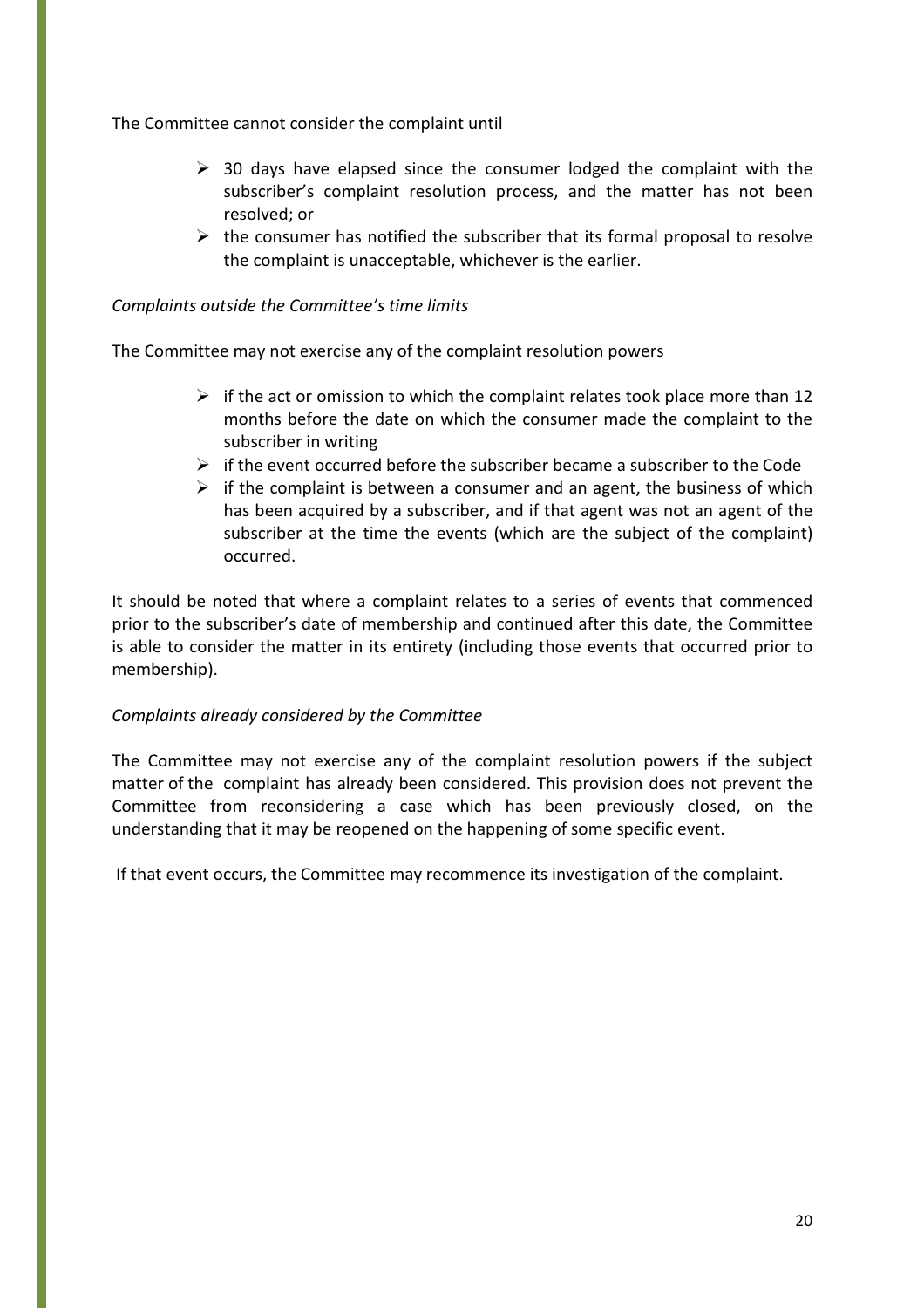### SERIOUS AND SYSTEMIC BREACHES OF THE CODE

#### Identification of systemic issues

A systemic issue may be identified either by receipt of several disputes of the same type or as the result of only one dispute where the effect of the particular issue in dispute will clearly extend beyond the immediate parties.

#### Investigation and resolution

If a determination is made that a serious or systemic breach has occurred, this decision is then provided to the Code subscriber in writing requiring a detailed response.

The following actions would be seen to constitute a serious or systemic breach of the Code:

- $\triangleright$  the Code subscriber has been responsible for substantial harm to consumers or the reputation of the industry
- $\triangleright$  the Code subscriber has engaged in repetitive or ongoing noncompliance
- $\triangleright$  the Code subscriber has ignored the Committee's request to remedy a breach or failed to do so within a reasonable time
- $\triangleright$  the Code subscriber has breached an undertaking given to the Committee.

#### Reporting

The Committee is required to report all systemic issues to the department. When dealing with serious or systemic issues, the obligations of the Committee are

- $\triangleright$  to identify systemic issues that arise from its consideration of complaints;
- $\triangleright$  to refer these matters to the subscriber for response and action; and
- $\triangleright$  to impose remedies or sanctions.

The investigation and reporting of serious or systemic issues is of significant benefit to consumers and industry in that it will raise industry standards in the long term.

#### Sanctions for Serious or Systemic Breaches

Where the Committee has made a decision that there has been a breach by a Code subscriber, the Committee may impose any of the following sanctions but are not limited to:

- $\triangleright$  issue a warning to a Code subscriber regarding the potential impact of any further breaches on future sanctions.
- $\triangleright$  publication of the name of the Code subscriber and the nature of the serious or systemic breach in the annual code compliance report or in other publications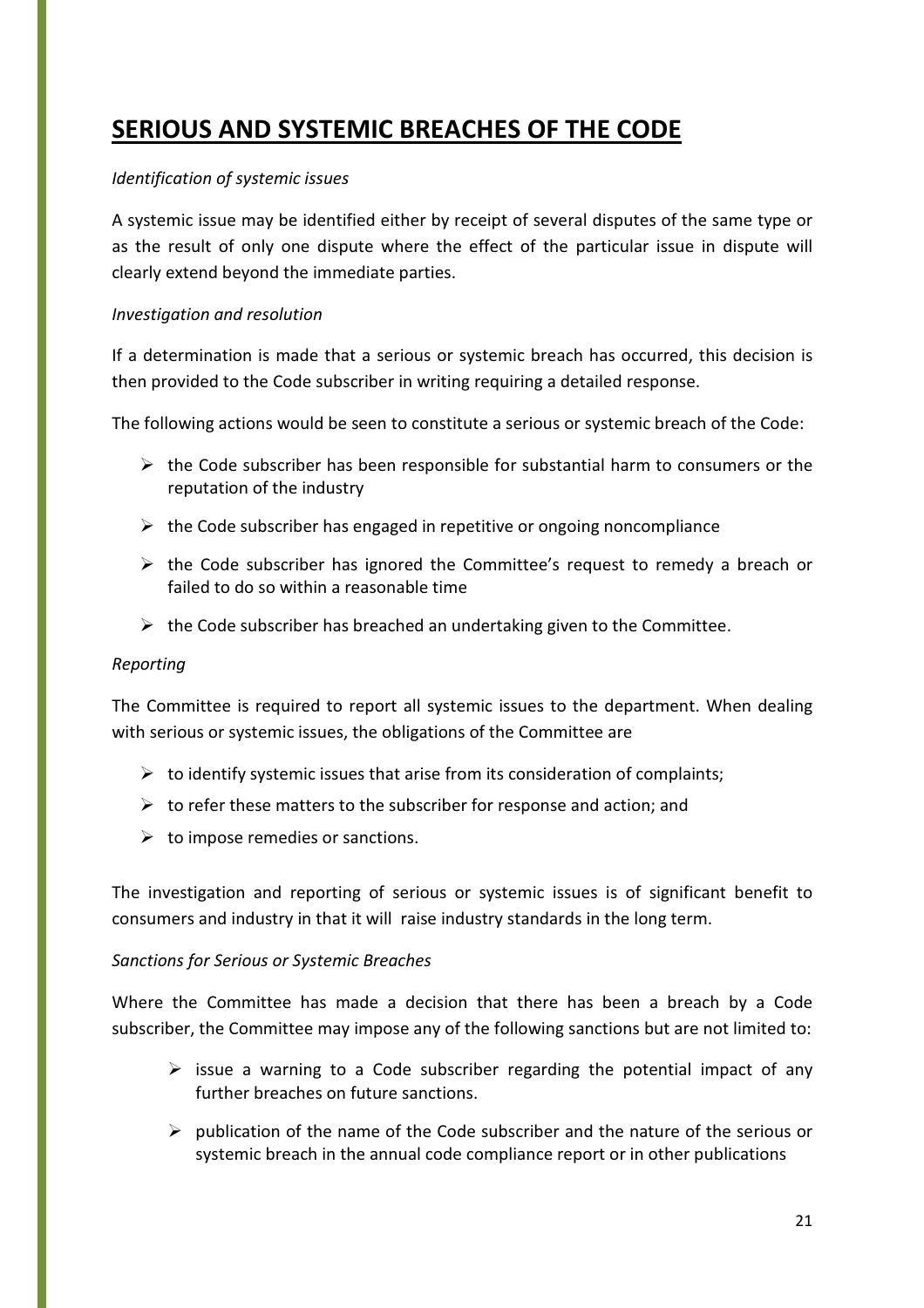- $\triangleright$  require the Code subscriber to undertake immediate remedial action including, but not limited to, changes to documentation or internal processes, and/or corrective advertising;
- $\triangleright$  require the Code subscriber to remove QVAS Identified Information from its data
- $\triangleright$  require the Code subscriber to remove specified Personal Information from its data
- $\triangleright$  require the Code subscriber to cease providing data and/or services to a Code subscriber's agent or other third party
- $\triangleright$  suspension from membership of the Code for a period of between one and six months, at the discretion of the Committee, and/or
- $\triangleright$  permanent suspension from membership of the Code and listing on the Register of Excluded Parties.

In cases where the Committee has determined to impose a sanction that involves suspension from membership of the Code, the Committee will advise the Department, so that it will then suspend provision of Personal Information under the subscriber's licence.

#### Recording of Systemic Issues

The Committee is responsible for the recording and maintenance of the Register of Excluded Parties.

A dispute was received in the current reporting period by the Committee where it found a serious breach of the Code had taken place. The Committee undertook an investigation and the result was the subscriber's client was listed on the Register of Excluded Parties.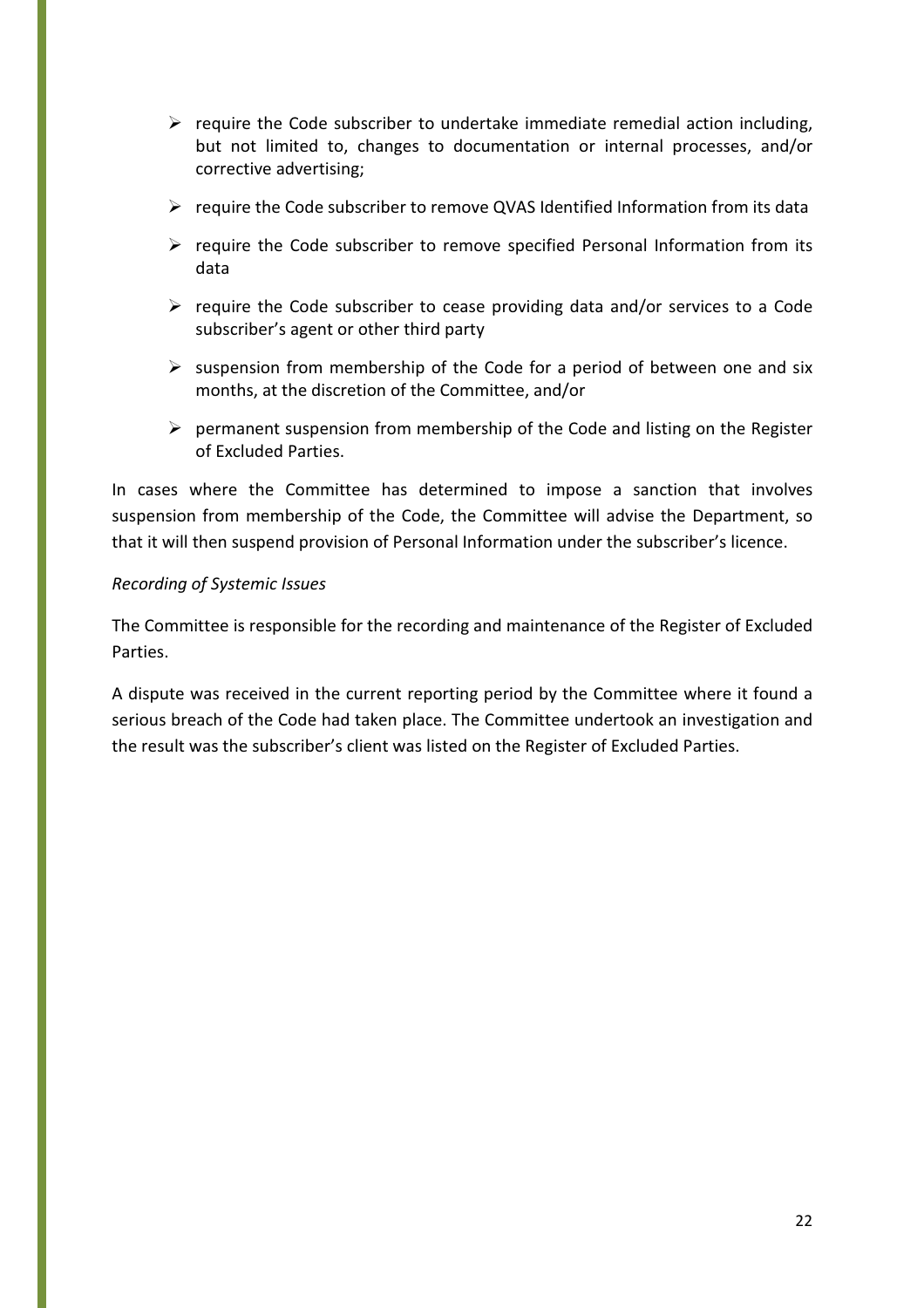### CASE STUDIES

#### Case Study 1

Two neighboring property owners were most concerned when they started chatting one day and each commented how they had seen a photograph of the other person's house on the website run by a well-known property information company. They were more concerned that the website included the price for which each of their properties had been purchased.

Both parties complained and were advised that the publication of a photograph of a property on a website is not contrary to the Code of Conduct. It was further explained to them that the use of sales data is allowed by the Code of Conduct.

Information about the values of properties is seen in particular as important in supporting a well-informed marketplace.

#### Case Study 2

The Committee received a complaint from a person who lives in Queensland but owns property in New South Wales. The complainant had received marketing material from a NSW real estate agent regarding her property in that State.

The complainant was advised that the Code of Conduct only applied to properties in Queensland and that she should make her concerns known to the NSW Government agency responsible for property data.

#### Case Study 3

After receiving a complaint from two property owners about receiving unsolicited marketing material addressed to them personally, the information broker approached the real estate agent for an explanation.

The real estate agent made inquiries and came back with an apology. They acknowledged that one of their new staff had made a mistake and that the person had been reprimanded and instructed in the agency's obligations under the Code of Conduct. The real estate agent offered the complainants an apology.

While it was clear that a breach had occurred the explanation appeared to be genuine and the real estate agent was cautioned about the potential consequences of future breaches of the Code.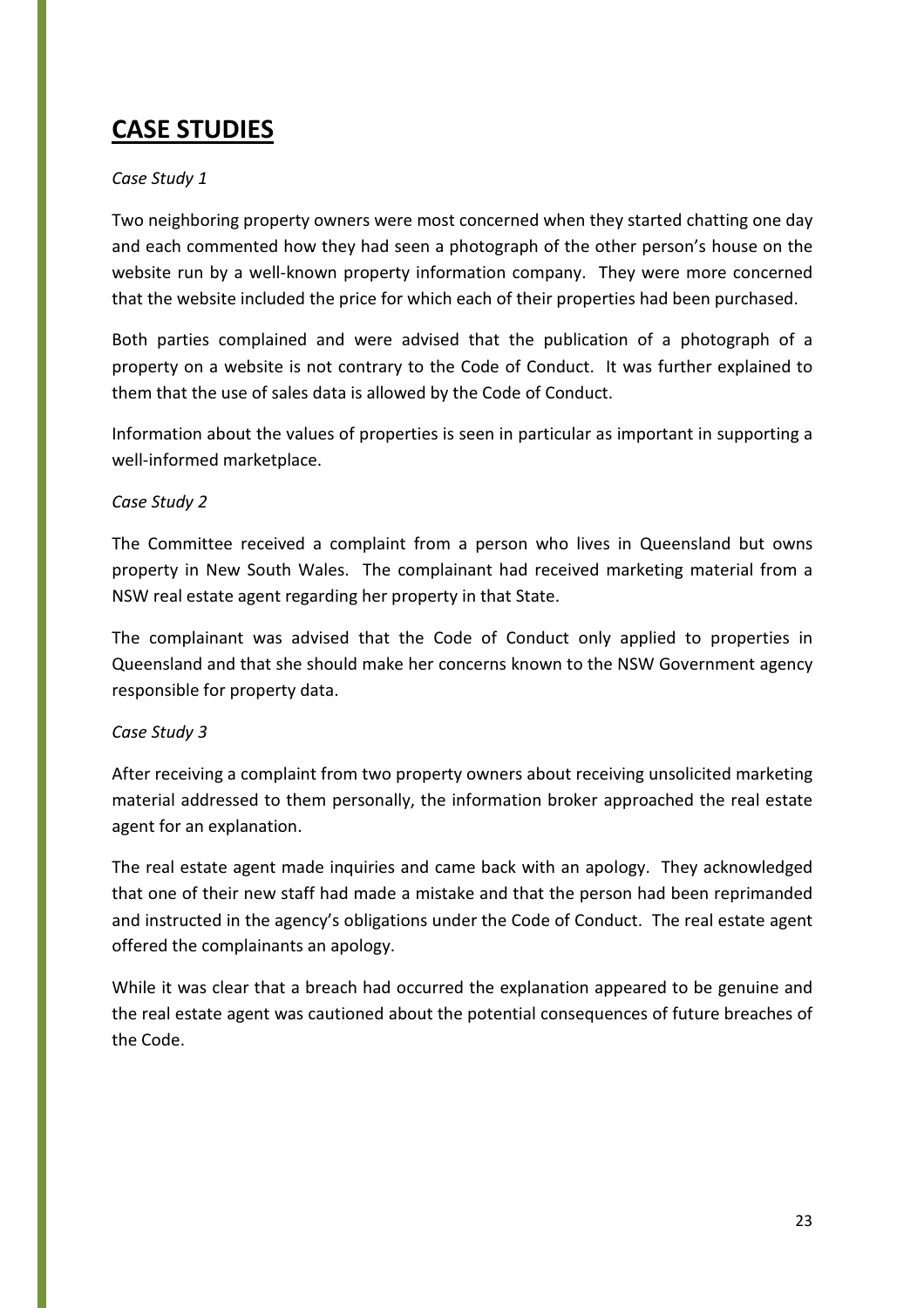#### Case Study 4

A consumer complained that he had received marketing material from a real estate agent which he believed used his name and service address from the QVAS database. In this case, the real estate agent obtained property data from two different information brokers as well as from the firm's own database built up over many years.

This complaint was first investigated by one of the brokers. They contacted both the consumer and the real estate agent. The agent was asked to explain where they had obtained the consumer's address details. While the agent could not pinpoint where they had obtained the details they suggested that they had sourced the information from the other broker.

As a result the complaint was referred to the second information broker.

After receiving the referred complaint, the second broker contacted both the consumer and the real estate agent. The broker also checked the logs they keep of the data accessed by their clients. The broker's examination of their records did not reveal any evidence that the real estate agent accessed the consumer's details from the broker's database. This meant that there did not appear to be any conclusive evidence as to from where the consumer's details had been obtained.

However the address details had been obtained from some source and the result of the inquiries, in that no clear finding was made, was disappointing for the consumer who had made the complaint.

Unfortunately it is not always possible to obtain sufficient evidence to make a finding even after applying the standard of proof of the 'balance of probabilities' which is used under the Code of Conduct.

The consumer was advised that if they were of the opinion that the complaint had not been satisfactorily resolved through the broker's internal complaint process, there was an option under s 12 of the Code of Conduct for the complaint to be referred to the Code Oversight Committee for its consideration as an external dispute.

The consumer did not take the matter to the Committee for further investigation.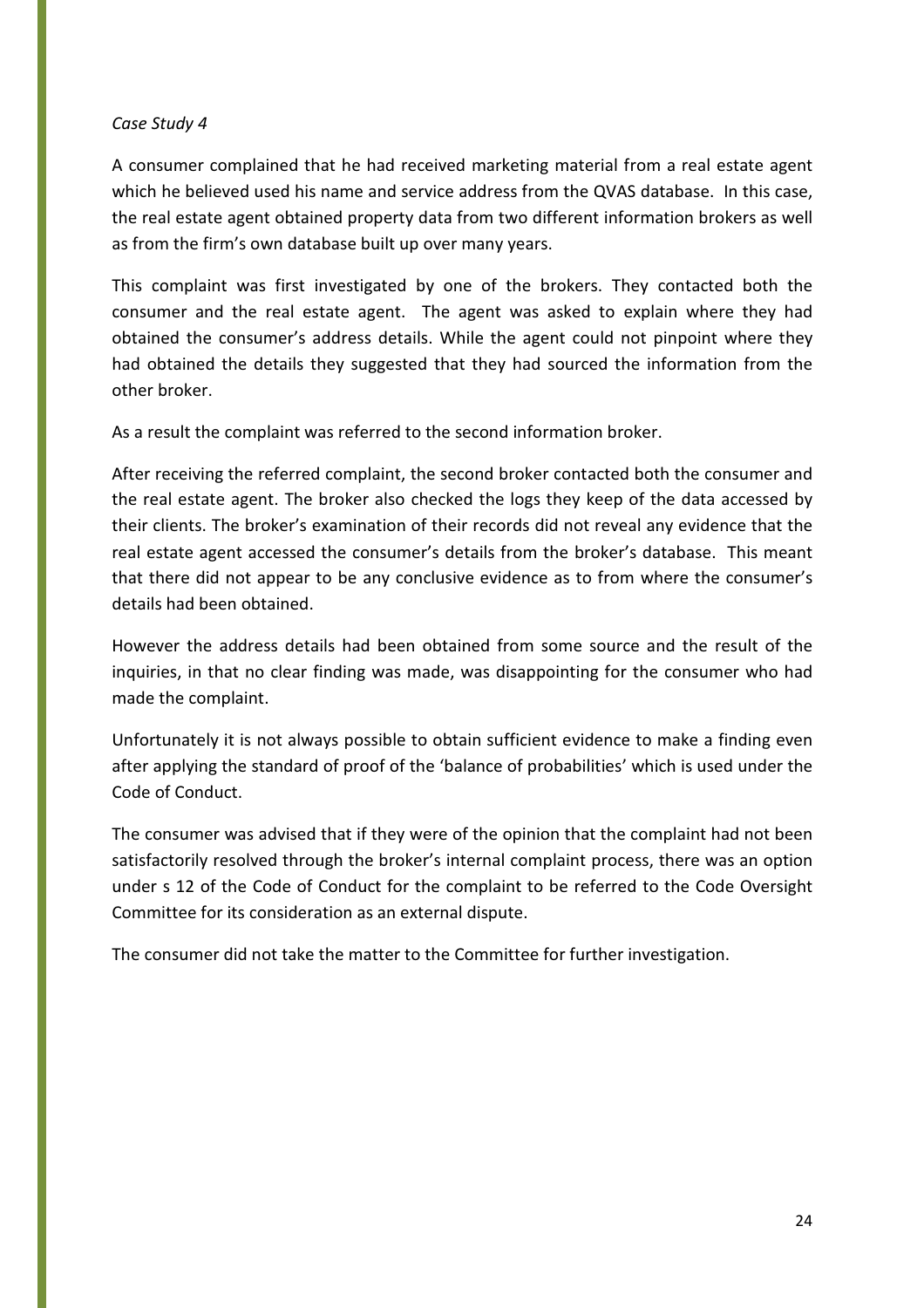### FINANCIAL STATEMENTS

#### 1 July 2011 - 30 June 2012

| Code Subscriber Contributions                           | 22,000.00  |
|---------------------------------------------------------|------------|
| Oversight Committee Fees – Chair Neil Lawson & Consumer | 17,257.95  |
| Representative Kris Day                                 |            |
| Oversight Committee Fees – Industry Representative Kris | Nil        |
| Matthews                                                |            |
| Administrator Fees – Jodie Harling                      | <b>Nil</b> |
| Website Development Fees                                | 20,800.00  |
| Other Expenses - Postage, Bank Fees, lodgement fees     | 989.33     |
|                                                         |            |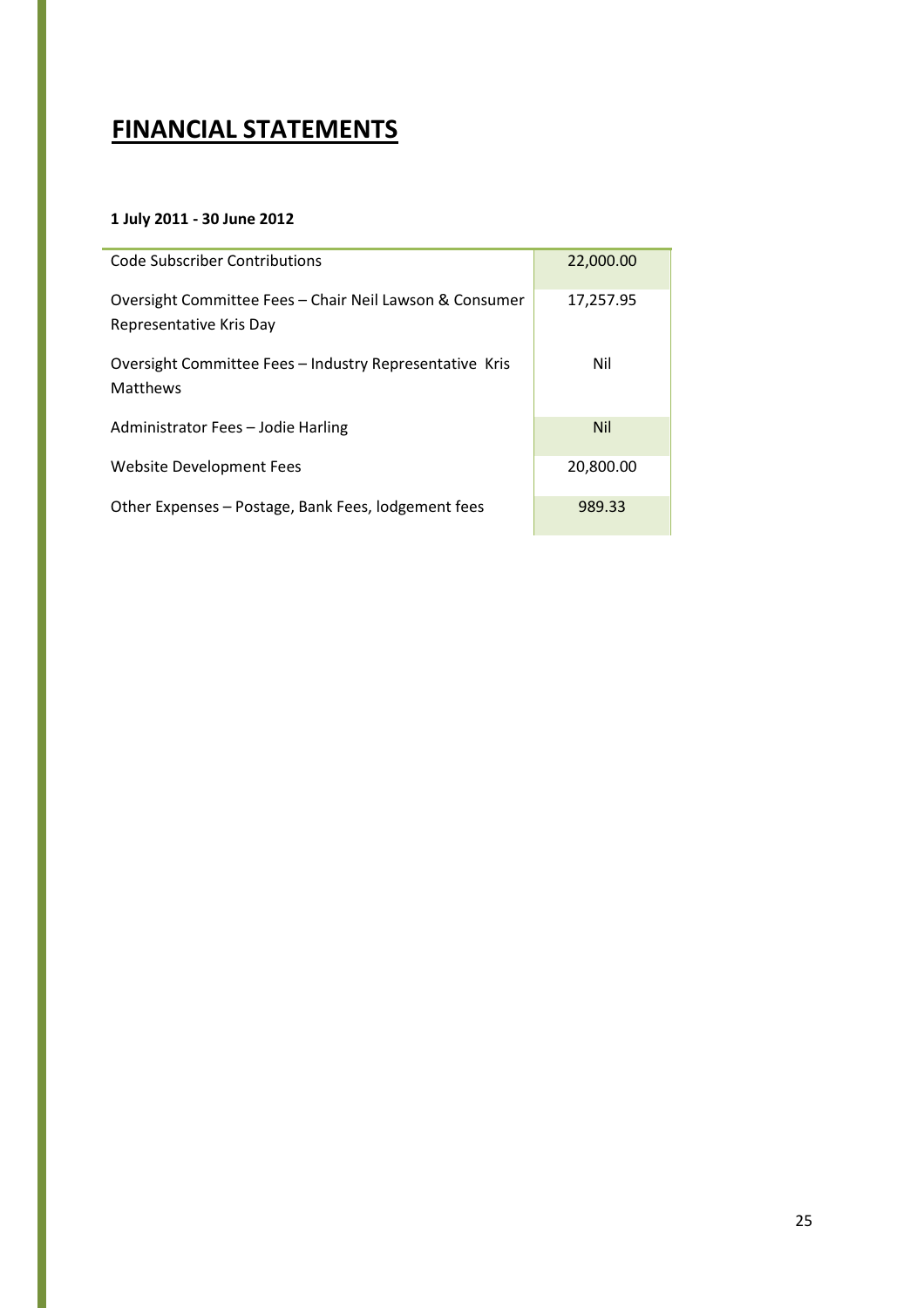### APPENDIX A - DEFINITION OF TERMS

#### Code subscriber

An information broker that has agreed to be bound by the Code and has been approved as a member by the Code Oversight Committee

#### Code subscriber customer/client

An individual or organisation that purchase or otherwise obtains QVAS Identified Information from a Code subscriber

#### Code Oversight Committee

The Committee administering the Code

#### Complaint

A complaint by a consumer to a subscriber concerning any act or omission by a subscriber in relation to a subscriber's product, service or a matter relating to personal privacy information. An act or omission includes offering, withholding, providing and administering a subscriber's service. Consumers may complain about the use or management of a subscriber's service. They may also complain about the failure or refusal of a subscriber to provide a service where there is an obligation to do so.

#### Consumer

An individual whose personal information appears in any field in the QVAS database

#### DNRM

The Department of Natural Resources and Mines responsible for the QVAS database

#### Direct Marketing

One to one marketing, normally supported by a database, which uses one or more media to affect a measureable response and/or transaction from a person and includes, but is not limited to, telemarketing, bulk email, postal canvassing and list brokering

#### **Dispute**

A dispute can be defined as a complaint by a consumer or government agency to the subscriber concerning a product, service or privacy issue which has not been resolved through the internal complaint resolution process of the subscriber within 30 days after notification that it exists, or the consumer has notified the subscriber that its formal proposal to resolve the complaint is not acceptable, whichever is the earlier.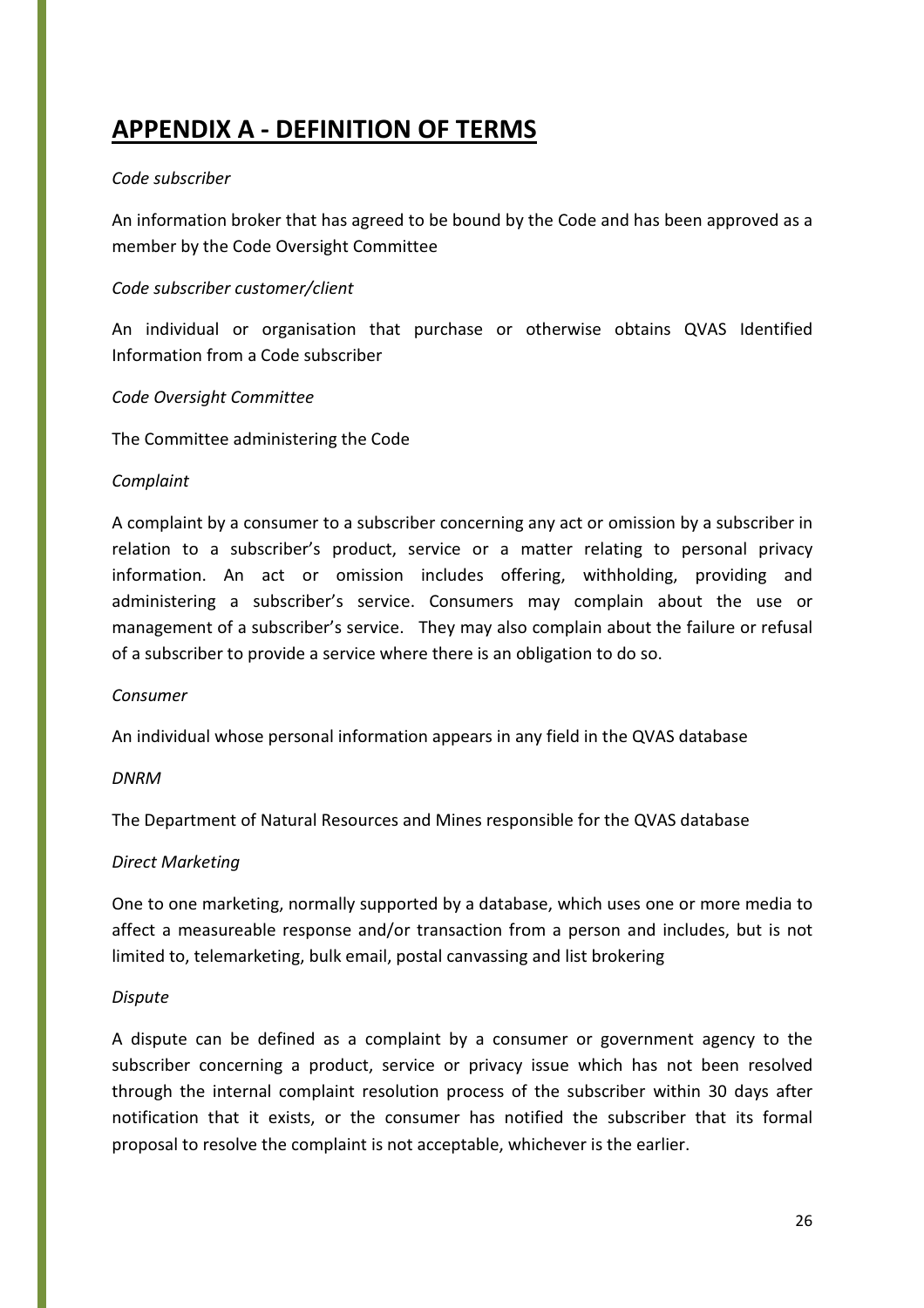#### End User

A number of information brokers have been granted access to bulk data from QVAS. This is in the form of a licence agreement obtained through DERM. A number of brokers' clients also access QVAS data through products distributed by the information brokers.

 These products include additional data added by the information brokers from other sources. These may include photos of the property or a map of the property location.

 In these instances, clients can include real estate agents, valuation agents, surveyors, financial institutions and members of the public.

#### Independent Arbiter

An independent person with expertise in dispute resolution, appointed by the Code Oversight Committee

#### Information Broker

Information brokers are organisations which acquire data and information and provide it to their customers. The data and information is often obtained from multiple sources and is assembled according to the customer's needs.

Customers and clients of information brokers include banks, other finance providers, real estate agents, lawyers and other professional advisers, and members of the public.

#### Jurisdiction

The structure and operation of the Committee, and the limitations of the powers and duties of the Committee.

#### Personal Information

Information or an opinion (including information or an opinion forming part of a database) whether true or not, and whether recorded in a material form or not, about an individual whose identity is apparent, or can reasonably be ascertained, from the opinion or information

#### PIIPD

Personal Identification Information in Property Data

#### QVAS Database

The Queensland Valuation and Sales System database administered by the Department of Natural Resources and Mines.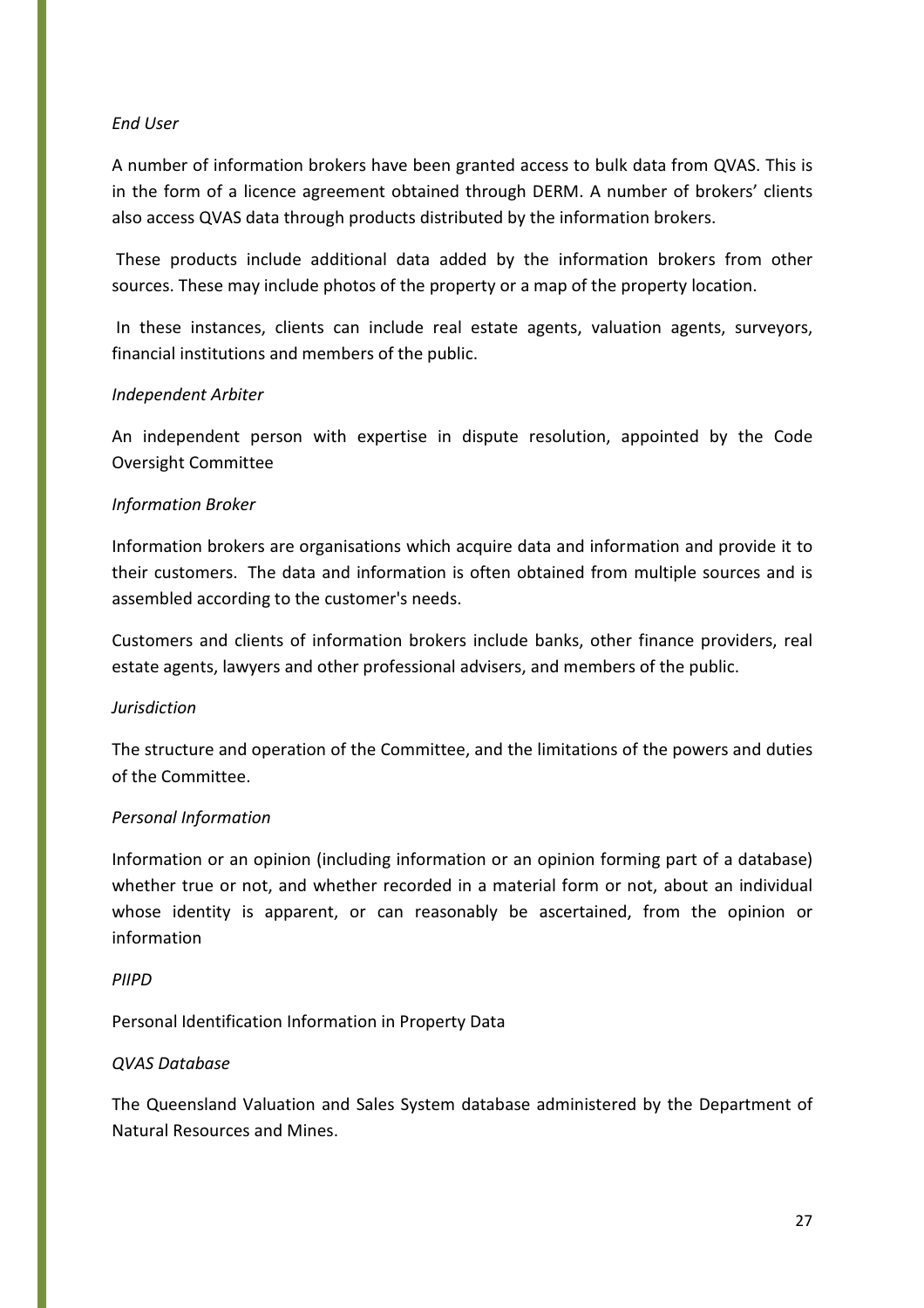#### QVAS Identified Information

Database fields containing the names and service addresses of purchasers and vendors which are only accessible to approved information brokers who subscribe to the Code.

#### Subscriber

Before an information broker will be licensed by the department to have electronic access to the QVAS data, the broker must be approved by the Code Oversight Committee as a subscriber to the Code and thereby be committed to comply with the requirements set out under the Code.

#### Systems Administrator

The systems administrator manages the day to day operations of the scheme

#### Systemic Issue

An issue which has been raised in a dispute or several disputes which has the potential to affect consumers in addition to those who have complained to the scheme.

#### Terms of Reference

A written document explaining the powers, duties and obligations of the Committee as set out under the Code of Conduct

#### **VAPIRA**

The Value Added Property Information Broker Association Incorporated – the industry body responsible for the financial administration of the Code.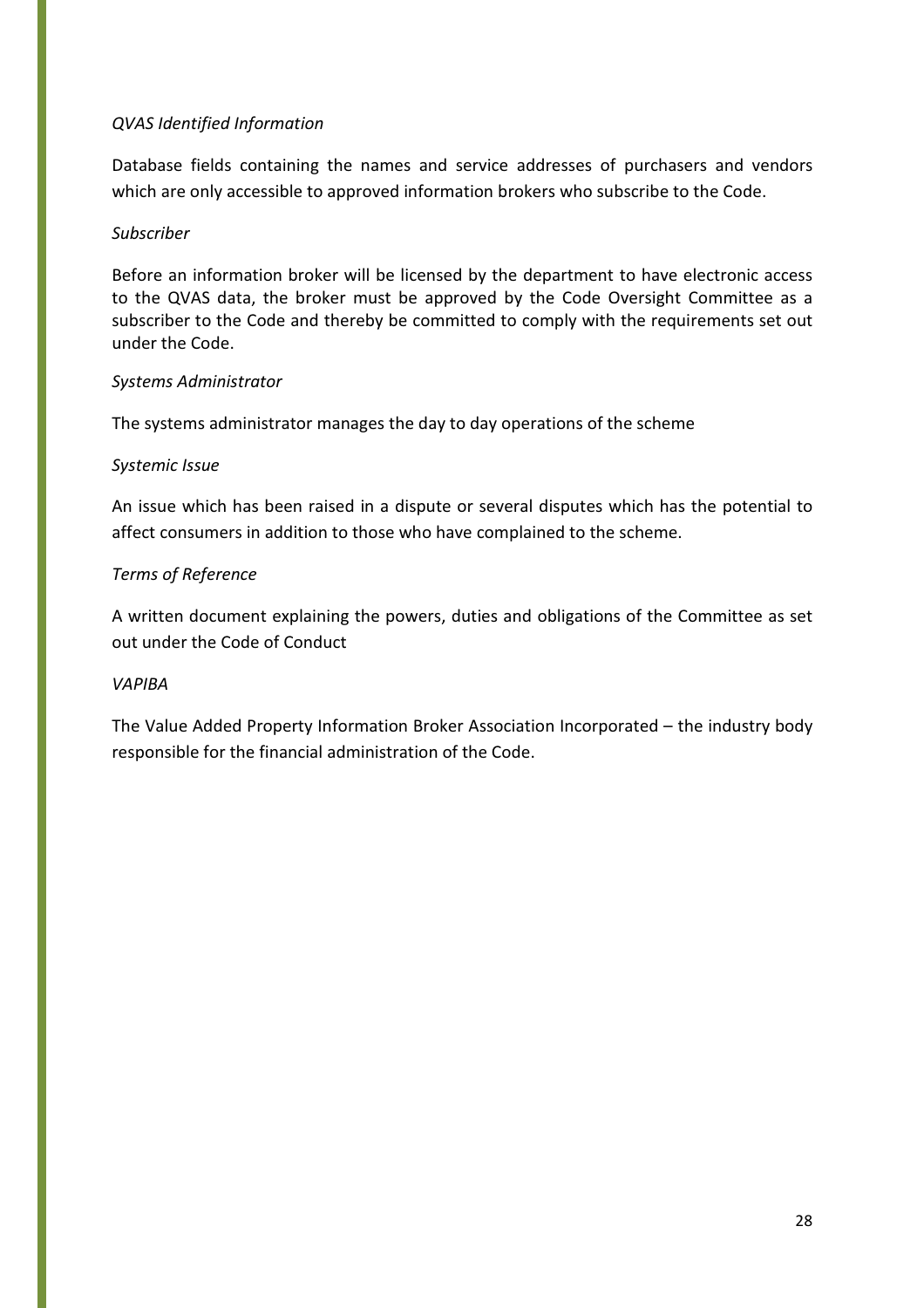# APPENDIX B - LIST OF PARTICIPATING SUBSCRIBERS TO THE **CODE**

#### RP Data Limited

(name change to RP Data Pty Ltd as of November 2011)

6 Eagleview Place

Eagle Farm Qld 4009

#### Australian Property Monitors Pty Ltd

Level 1, Darling Island Road Pyrmont NSW 2009

Onthehouse.com.au Pty Ltd 4/55 McDougall Street

Milton Qld 4064

# CITEC Confirm

Level 3, 192 Ann Street

Brisbane Qld 4000

#### GlobalX Information Services Pty Ltd

(name change to GlobalX Information Pty Ltd as of 12/5/2012)

GPO Box 2746

Brisbane Qld 4001

#### Residex Pty Limited

6/21 Walker Street

North Sydney NSW 2060

#### Veda Advantage Information Services

#### And Solutions Limited

Level 15, 100 Arthur Street

North Sydney NSW 2060

#### Sub Agents

Property Data Solutions 92 Petrie Terrace Brisbane Qld 4000

Searchess Pty Ltd Lvl 9, 333 Adelaide Street Brisbane, Qld 4000

Leap Searching (name change to InfoTrack as of 9/2/2012) Level 8, 189 Kent Street Sydney NSW 2001